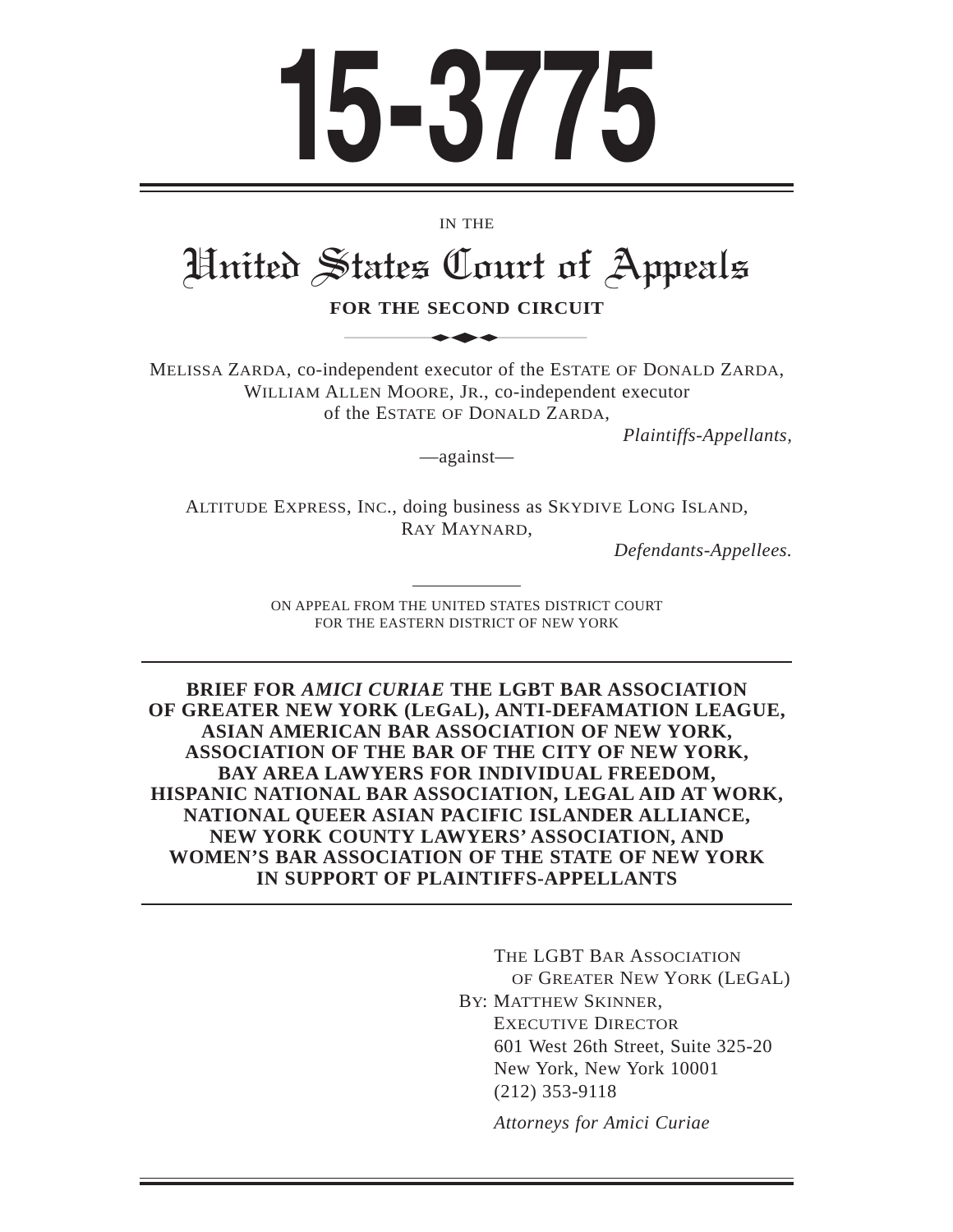#### CORPORATE DISCLOSURE STATEMENT

<span id="page-1-0"></span>Pursuant to FED. R. APP. P. 26.1, *amicus curiae* **The LGBT Bar Association of Greater New York** ("LeGaL") certifies that it has no parent corporation and no corporation or publicly held entity owns 10% or more of its stock.

The **Anti-Defamation League** ("ADL") certifies that it has no parent corporation and no corporation or publicly held entity owns 10% or more of its stock.

The **Asian American Bar Association of New York** ("AABANY") certifies that it has no parent corporation and no corporation or publicly held entity owns 10% or more of its stock. It is the New York affiliate of the National Asian Pacific American Bar Association.

The **Association of the Bar of the City of New York** (a/k/a the New York City Bar Association), is a voluntary bar association with no parent corporation or subsidiaries, and no corporation or publicly held entity owns 10% or more of its stock. The New York City Bar Association has one affiliate, the Association of the Bar of the City of New York Fund, Inc.

**Bay Area Lawyers for Individual Freedom** ("BALIF") certifies that it has no parent corporation and no corporation or publicly held entity owns 10% or more of its stock.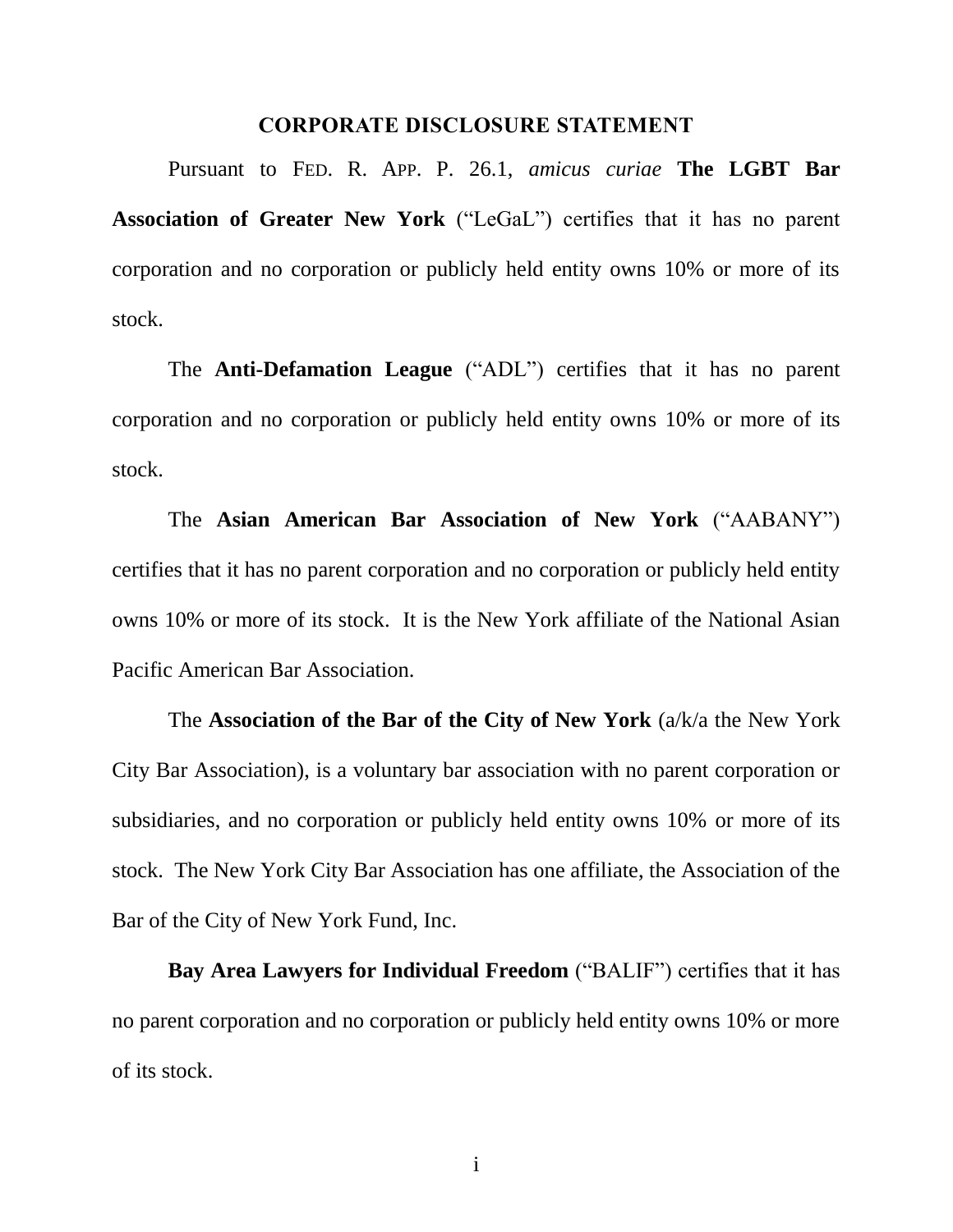The **Hispanic National Bar Association** ("HNBA") certifies that it has no parent corporation and no corporation or publicly held entity owns 10% or more of its stock.

**Legal Aid at Work** ("LAAW") certifies that it has no parent corporation and no corporation or publicly held entity owns 10% or more of its stock.

**The National Queer Asian Pacific Islander Alliance** ("NQAPIA") certifies that it has no parent corporation and no corporation or publicly held entity owns 10% or more of its stock.

The **New York County Lawyers Association** ("NYCLA") certifies that it has no parent corporation and no corporation or publicly held entity owns 10% or more of its stock.

The **Women's Bar Association of the State of New York** ("WBASNY") states that it is a statewide voluntary bar association incorporated in the State of New York, with no parent corporation, no corporation or publicly held entity owning 10% or more of its stock, and twenty-seven (28) subsidiaries and affiliates (consisting of one (1) direct subsidiary that is an IRC  $501(c)(3)$  charitable foundation incorporated in New York; nineteen (19) affiliated regional chapters across New York, some of which are unincorporated and others of which are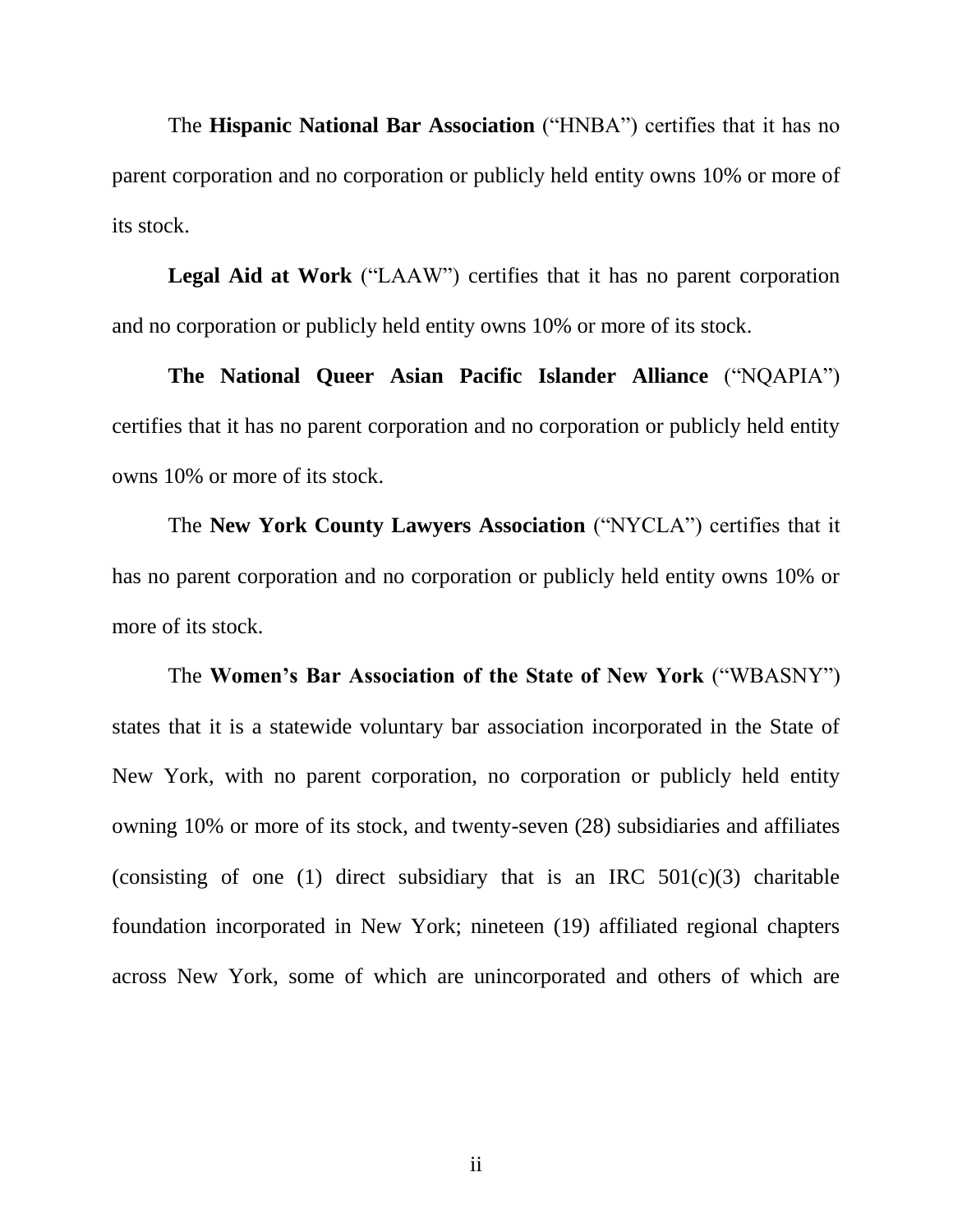incorporated in New York; and eight  $(8)$  IRC  $501(c)(3)$  charitable foundations or legal clinics that are subsidiaries of its chapters and incorporated in New York).<sup>1</sup>

 $\overline{a}$ 

<sup>1</sup> WBASNY's affiliates are: *Chapters* – Adirondack Women's Bar Association; The Bronx Women's Bar Association, Inc.; Brooklyn Women's Bar Association, Inc.; Capital District Women's Bar Association; Central New York Women's Bar Association; Del-Chen-O Women's Bar Association, Finger Lakes Women's Bar Association; Greater Rochester Association for Women Attorneys; Mid-Hudson Women's Bar Association; Mid-York Women's Bar Association; Nassau County Women's Bar Association; New York Women's Bar Association; Queens County Women's Bar Association; Rockland County Women's Bar Association; Staten Island Women's Bar Association; The Suffolk County Women's Bar Association; Westchester Women's Bar Association; Western New York Women's Bar Association; and Women's Bar Association of Orange and Sullivan Counties. *Charitable Foundations & Legal Clinic* – Women's Bar Association of the State of New York Foundation, Inc.; Brooklyn Women's Bar Foundation, Inc.; Capital District Women's Bar Association Legal Project Inc.; Nassau County Women's Bar Association Foundation, Inc.; New York Women's Bar Association Foundation, Inc.; Queens County Women's Bar Foundation; Westchester Women's Bar Association Foundation, Inc.; and The Women's Bar Association of Orange and Sullivan Counties Foundation, Inc.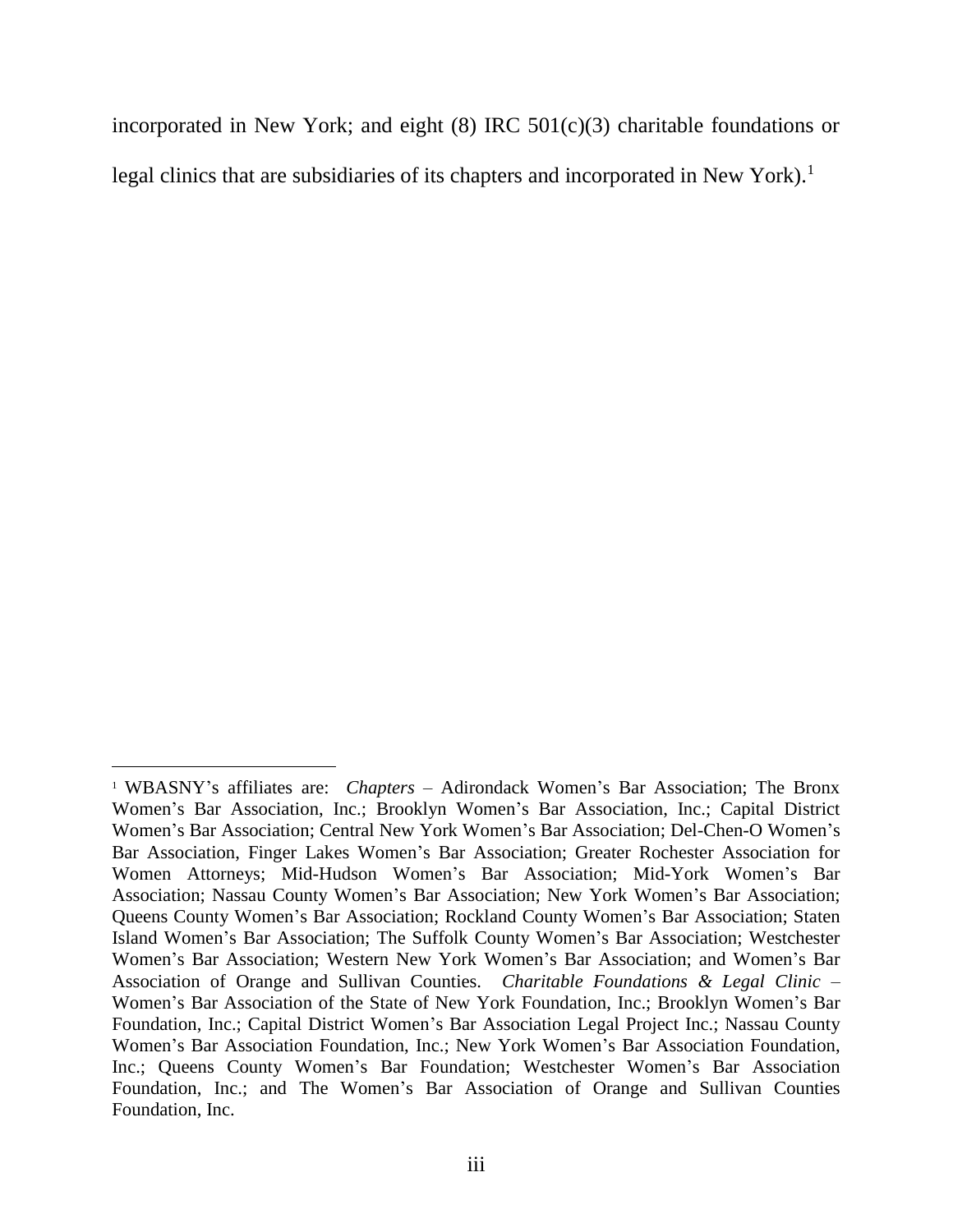### TABLE OF CONTENTS

# **Page**

<span id="page-4-0"></span>

| $\mathbf{I}$ . | The Court Should Overturn Simonton Because It Relied on Outdated<br>Law, Resulting in a Decision That Conflicts with Supreme Court and |  |
|----------------|----------------------------------------------------------------------------------------------------------------------------------------|--|
| $\Pi$ .        | This Court Should Follow the Seventh Circuit's Groundbreaking                                                                          |  |
| Ш.             | The Panel Decision's Unworkable Approach Leaves LGB Employees<br>Without Reassurance That They Are Protected from Illegal              |  |
|                |                                                                                                                                        |  |
|                |                                                                                                                                        |  |
|                |                                                                                                                                        |  |
|                |                                                                                                                                        |  |
|                |                                                                                                                                        |  |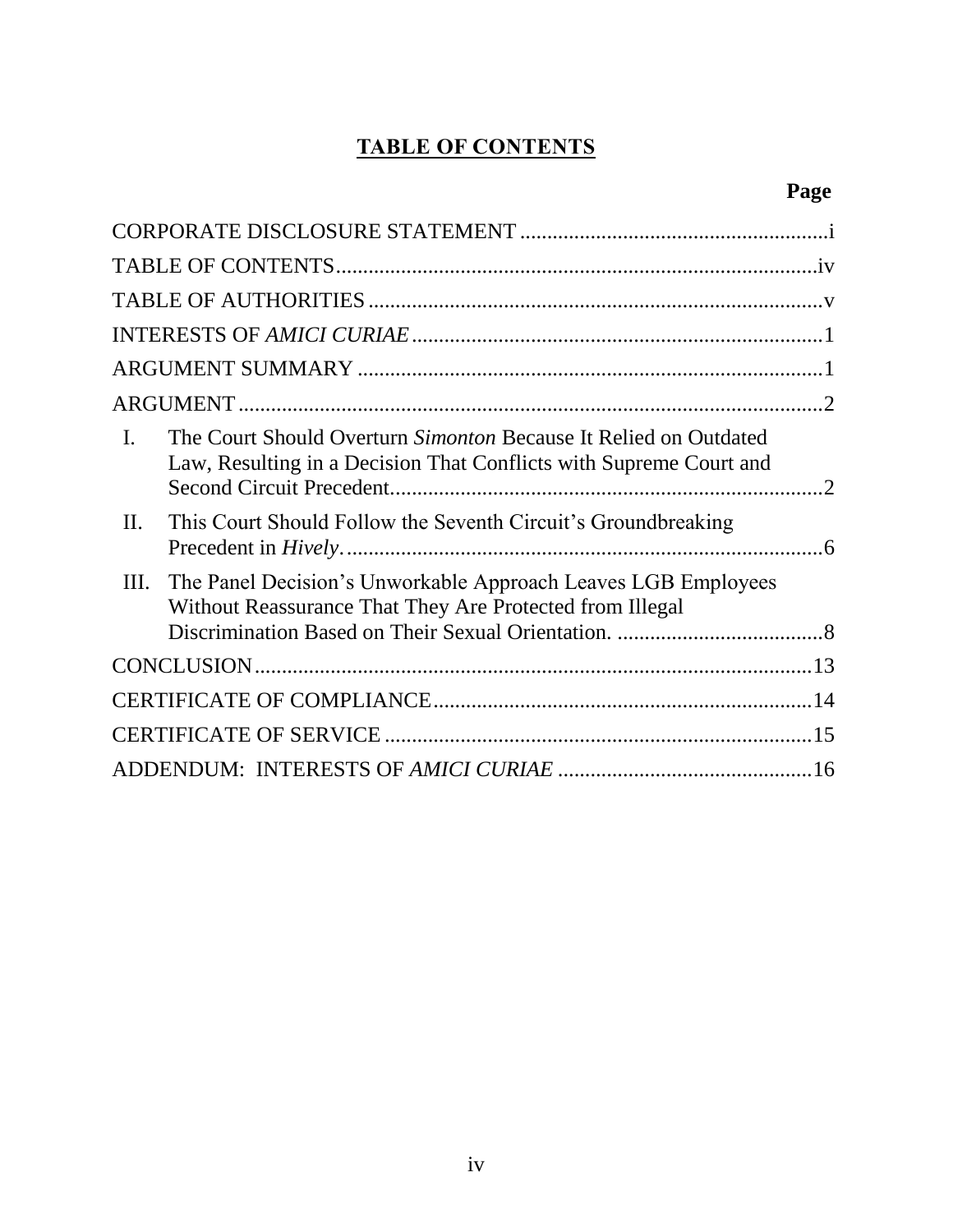# TABLE OF AUTHORITIES

<span id="page-5-0"></span>

| <b>CASES</b>                                                                 | Page(s) |
|------------------------------------------------------------------------------|---------|
| Baldwin v. Foxx,                                                             |         |
| Christiansen v. Omnicom Grp., Inc.,                                          |         |
| Christiansen v. Omnicom Grp., Inc.,                                          |         |
| Dawson v. Bumble & Bumble,                                                   |         |
| Hively v. Ivy Tech Cmty. Coll. of Indiana,                                   |         |
| Holcomb v. Iona College,                                                     |         |
| Lawrence v. Texas,                                                           |         |
| Loving v. Virginia,                                                          |         |
| Obergefell v. Hodges,                                                        |         |
| Pension Ben. Guar. Corp. v. LTV Corp.,                                       |         |
| Philpott v. New York,<br>No. 16 Civ. 6778 (AKH), 2017 U.S. Dist. LEXIS 67591 |         |
| Price Waterhouse v. Hopkins,                                                 |         |
| Prowel v. Wise Bus. Forms, Inc.,                                             |         |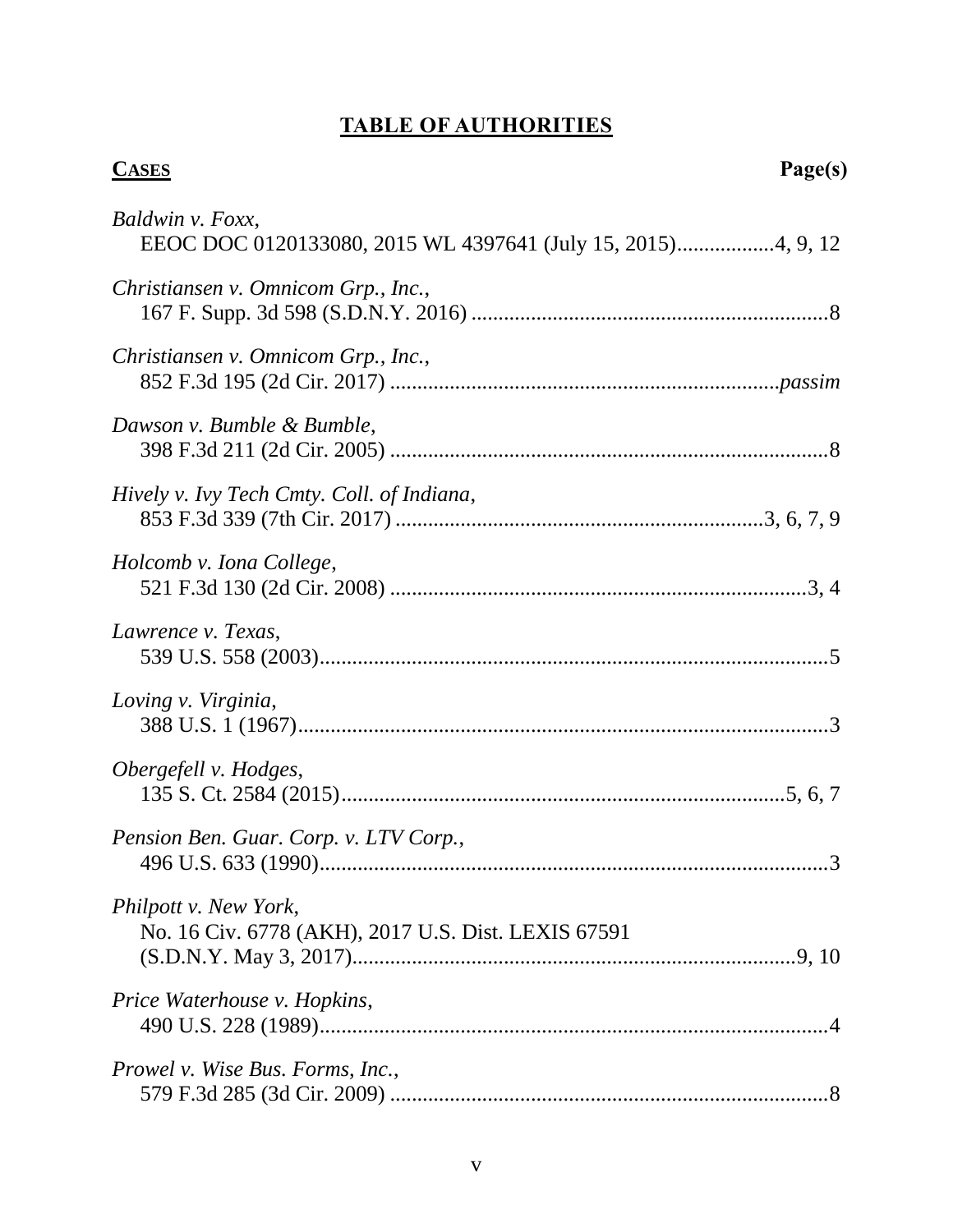| Romer v. Evans,                                                      |
|----------------------------------------------------------------------|
| Simonton v. Runyon,                                                  |
| U.S. Equal Emp't Opportunity Comm'n v. Scott Med. Health Ctr., P.C., |
| United States v. Windsor,                                            |
| Videckis v. Pepperdine Univ.,                                        |
| Whitaker v. Kenosha Unified Sch. Dist. No. 1 Bd. of Educ.,           |
| Zarda v. Altitude Express,                                           |
| <b>RULES</b>                                                         |
|                                                                      |
|                                                                      |
|                                                                      |
|                                                                      |
|                                                                      |
|                                                                      |
|                                                                      |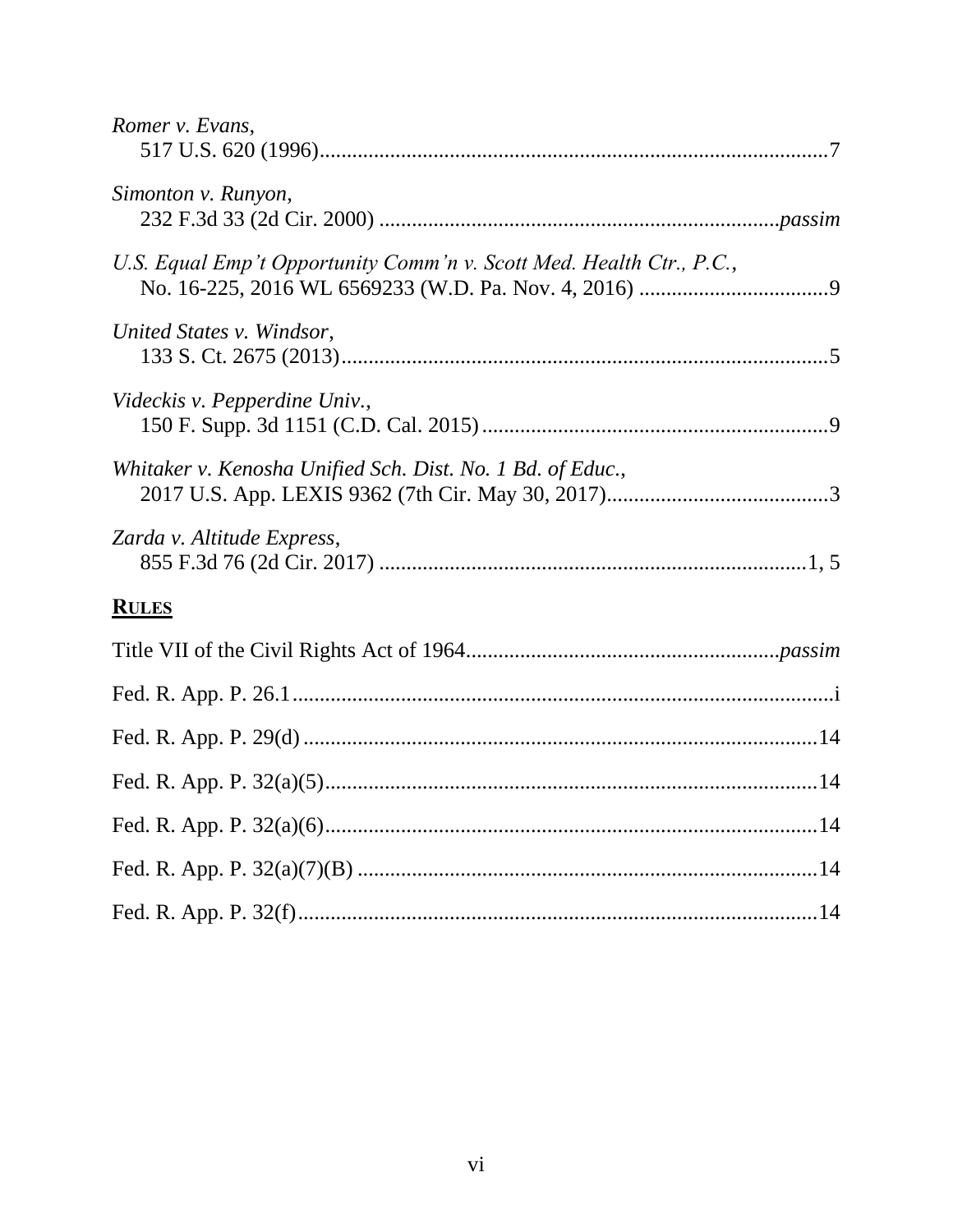## **OTHER AUTHORITIES**

| Brad Sears & Christy Mallory, Williams Inst., <i>Evidence of</i><br>Employment Discrimination on the Basis of Sexual Orientation in<br>State and Local Government: Complaints Filed with State |    |
|------------------------------------------------------------------------------------------------------------------------------------------------------------------------------------------------|----|
| Brad Sears et al., Williams Inst., <i>Documenting Discrimination on the</i>                                                                                                                    |    |
| Basis of Sexual Orientation & Gender Identity in State                                                                                                                                         |    |
|                                                                                                                                                                                                | 12 |
| EEOC, LGBT-Based Sex Discrimination Charges (Charges filed with<br>EEOC) FY 2013-FY 2016,                                                                                                      |    |
| https://www.eeoc.gov/eeoc/statistics/enforcement/lgbt_sex_based.                                                                                                                               |    |
|                                                                                                                                                                                                |    |
| Jennifer C. Pizer et al., <i>Evidence of Persistent and Pervasive</i>                                                                                                                          |    |
| Workplace Discrimination Against LGBT People: The Need for                                                                                                                                     |    |
| Federal Legislation Prohibiting Discrimination and Providing for                                                                                                                               |    |
| Equal Employment Benefits, 45 Loy. L.A. L. Rev. 715 (2012) 11                                                                                                                                  |    |
| Williams Inst., Annual Discrimination Complaints to State Agencies                                                                                                                             |    |
|                                                                                                                                                                                                |    |
|                                                                                                                                                                                                |    |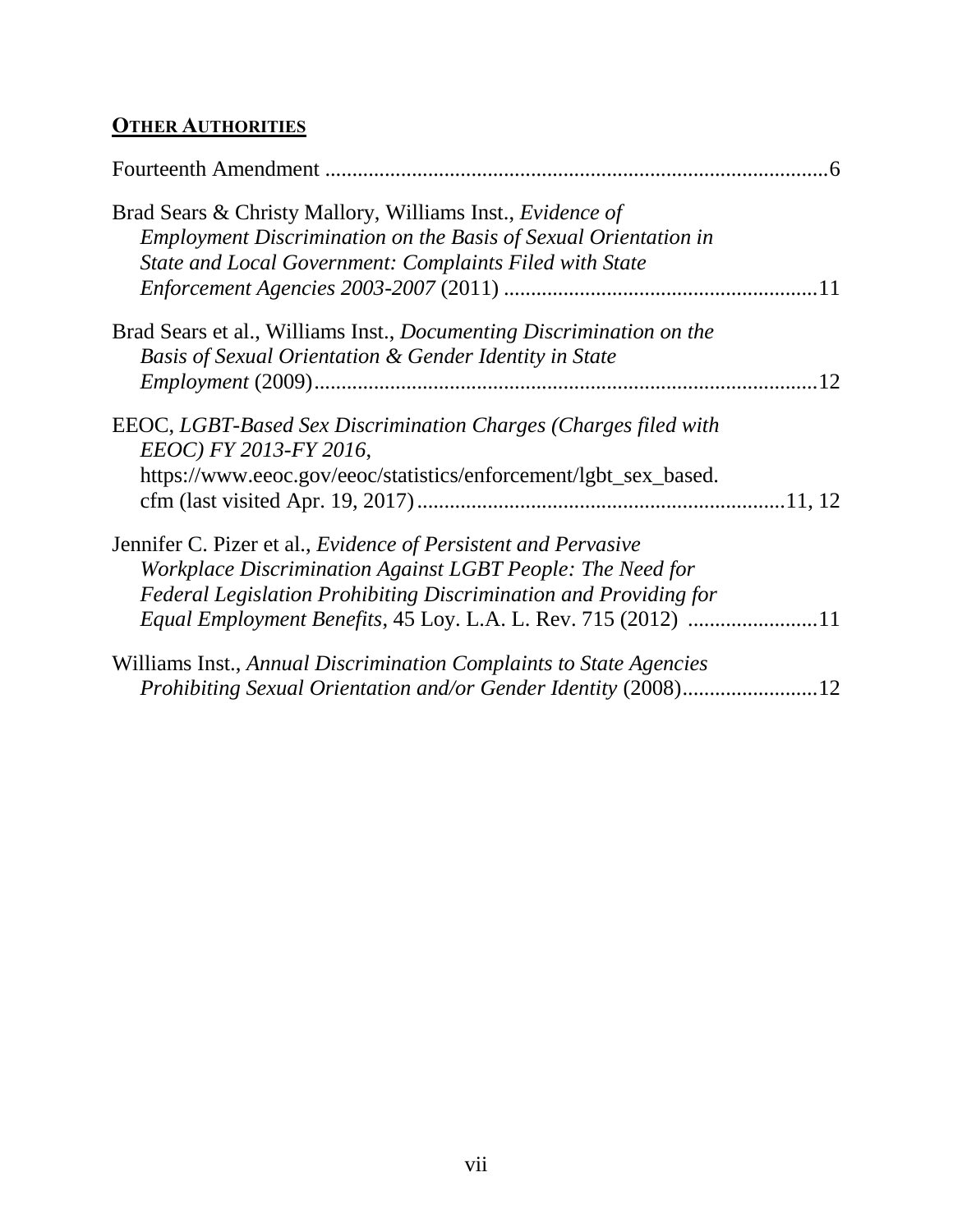#### INTERESTS OF AMICI CURIAE

<span id="page-8-0"></span>*Amici* are a coalition of voluntary bar associations and nonprofit organizations united in their commitment to protecting the rights of LGBT individuals and the prevention of workplace discrimination and harassment of all forms. Detailed statements of interests are in the addendum following this brief.

#### <span id="page-8-2"></span>ARGUMENT SUMMARY

<span id="page-8-1"></span>Discrimination on the basis of sexual orientation is discrimination on the basis of sex prohibited under Title VII of the Civil Rights Act of 1964, 42 U.S.C. § 2000e-2(a)(1) ("Title VII"). The panel in *Zarda* felt constrained by prior outdated decisions from this Circuit, stating it "lack[ed] the power to overturn Circuit precedent," in rejecting Zarda's request to find discrimination on the basis of sexual orientation is prohibited by Title VII. *Zarda v. Altitude Express*, 855 F.3d 76, 80 (2d Cir. 2017). Furthermore, the prior decisions on which the panel relied are in direct conflict with Supreme Court and Second Circuit case law. Consequently, the law as it stands in this Circuit is in disarray. Lesbian, gay, and bisexual ("LGB") employees deserve clarity with respect to their rights in the workplace, and the time is now ripe for this Court to clarify those rights. For the following reasons, this Court should overturn its outdated precedent established in *Simonton v. Runyon*, 232 F.3d 33 (2d Cir. 2017), and find that Title VII protects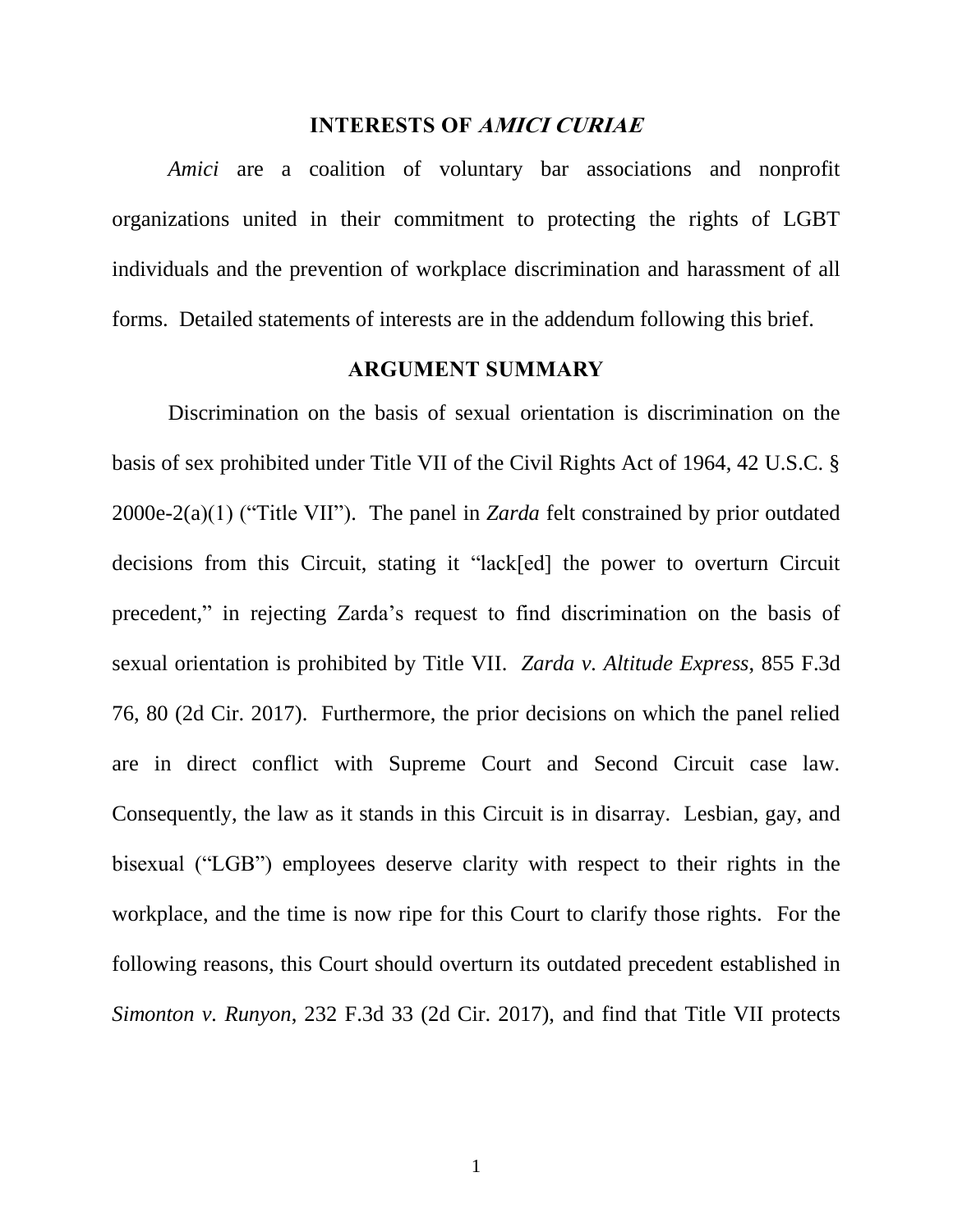against discrimination on the basis of sexual orientation through its prohibition of discrimination "because of . . . sex."

#### <span id="page-9-3"></span>ARGUMENT

#### <span id="page-9-1"></span><span id="page-9-0"></span>**I. The Court Should Overturn** *Simonton* **Because It Relied on Outdated Law, Resulting in a Decision That Conflicts with Supreme Court and Second Circuit Precedent.**

Sexual orientation discrimination constitutes sex discrimination under Title VII in three distinct circumstances: (1) when LGB individuals are treated in a way that would be different "but for" their sex; (2) when LGB individuals are treated less favorably based on the sex of their associates; and (3) when LGB individuals are treated less favorably because they do not conform to gender stereotypes, particularly in romantic relationships. This Court has not had the opportunity to address these compelling theories, which developed after *Simonton v. Runyon*, 232 F.3d 33 (2d Cir. 2000). *See Christiansen v. Omnicom Grp., Inc.*, 852 F.3d 195, 203–06 (2d Cir. 2017) (Katzmann, C.J., concurring). Given the "evolving legal landscape" in the nearly two decades since *Simonton* was decided, a conflict with Supreme Court and more recent Second Circuit precedent now exists. Consequently, *Simonton* should be overturned. *See id.* at 202.

<span id="page-9-2"></span>*First*, *Simonton* was heavily informed by Congress's refusal to expand Title VII protections and thus deserves revisiting. *See* 232 F.3d at 35. This Court reached the bare conclusion in *Simonton* that "Title VII does not prohibit harassment or discrimination because of sexual orientation." Like other circuits,

2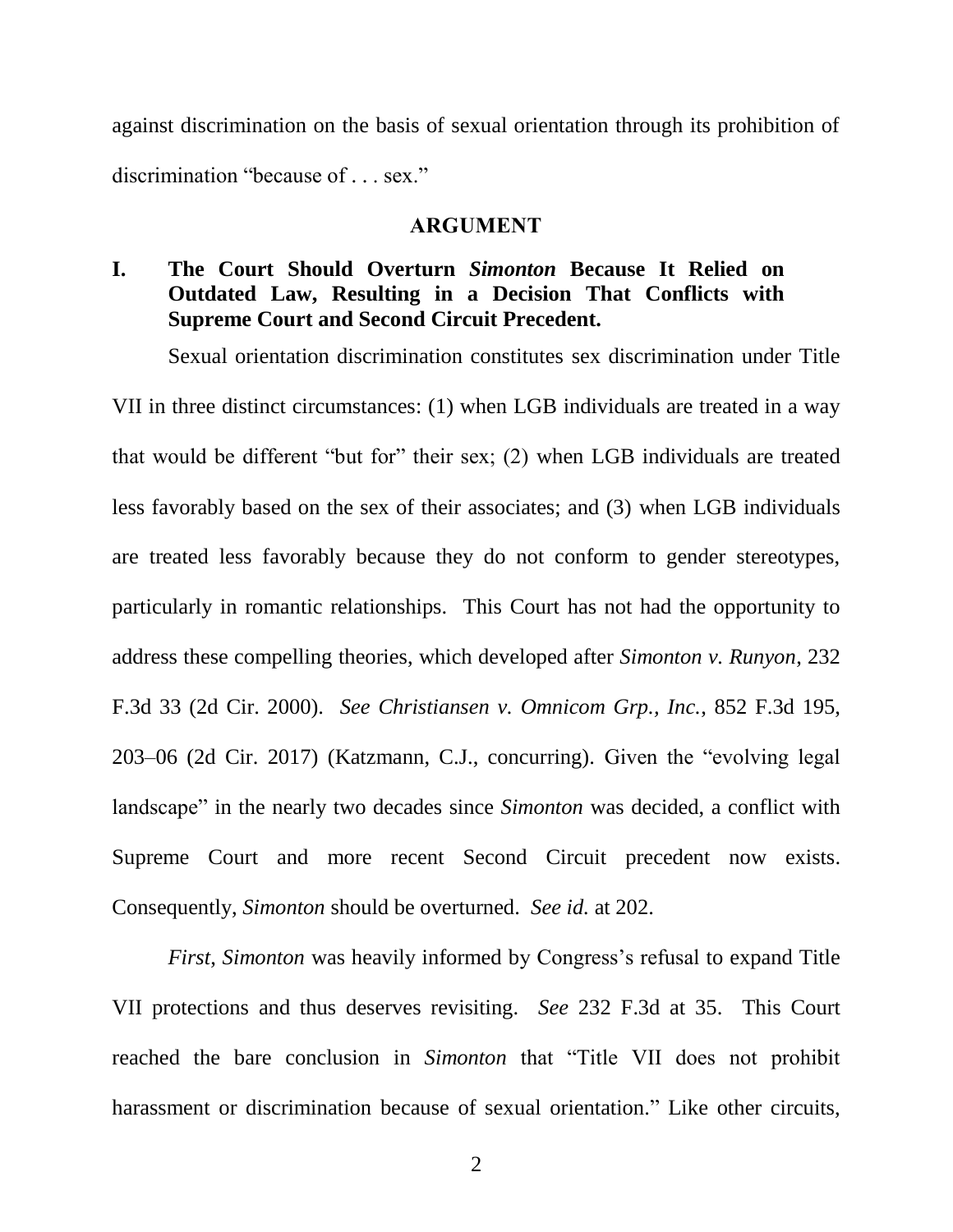<span id="page-10-2"></span>the Second Circuit inferred Congress's intent to exclude sexual orientation from Title VII from Congressional inaction. *See id.* However, the Supreme Court has stated that "[c]ongressional inaction lacks persuasive significance because several equally tenable inferences may be drawn from such inaction, including the inference that the existing legislation already incorporated the offered change." *Pension Ben. Guar. Corp. v. LTV Corp.*, 496 U.S. 633, 650 (1990) (citation omitted) (internal quotation marks omitted); *see also Whitaker v. Kenosha Unified Sch. Dist. No. 1 Bd. of Educ.*, 2017 U.S. App. LEXIS 9362, at \*30 (7th Cir. May 30, 2017) (finding congressional inaction not determinative of expanding Title IX protections); *Hively v. Ivy Tech Cmty. Coll. of Indiana*, 853 F.3d 339, 344 (7th Cir. 2017) (finding congressional inaction not determinative of expanding Title VII protections for discrimination based on sexual orientation). Accordingly, the reasoning on which *Simonton* relied is irreconcilable with Supreme Court precedent. Therefore, this panel's reliance on *Simonton* merits reversal.

<span id="page-10-1"></span><span id="page-10-0"></span>*Second*, overturning *Simonton* is warranted in light of the recognition of associational discrimination. The theory of associational discrimination has long been accepted, *see, e.g.*, *Loving v. Virginia*, 388 U.S. 1, 7–8 (1967), and was adopted by this Circuit in *Holcomb v. Iona College*, 521 F.3d 130 (2d Cir. 2008). Although *Loving* and *Holcomb* only addressed race-based associations, the theory of associational discrimination applies "with equal force" to discrimination based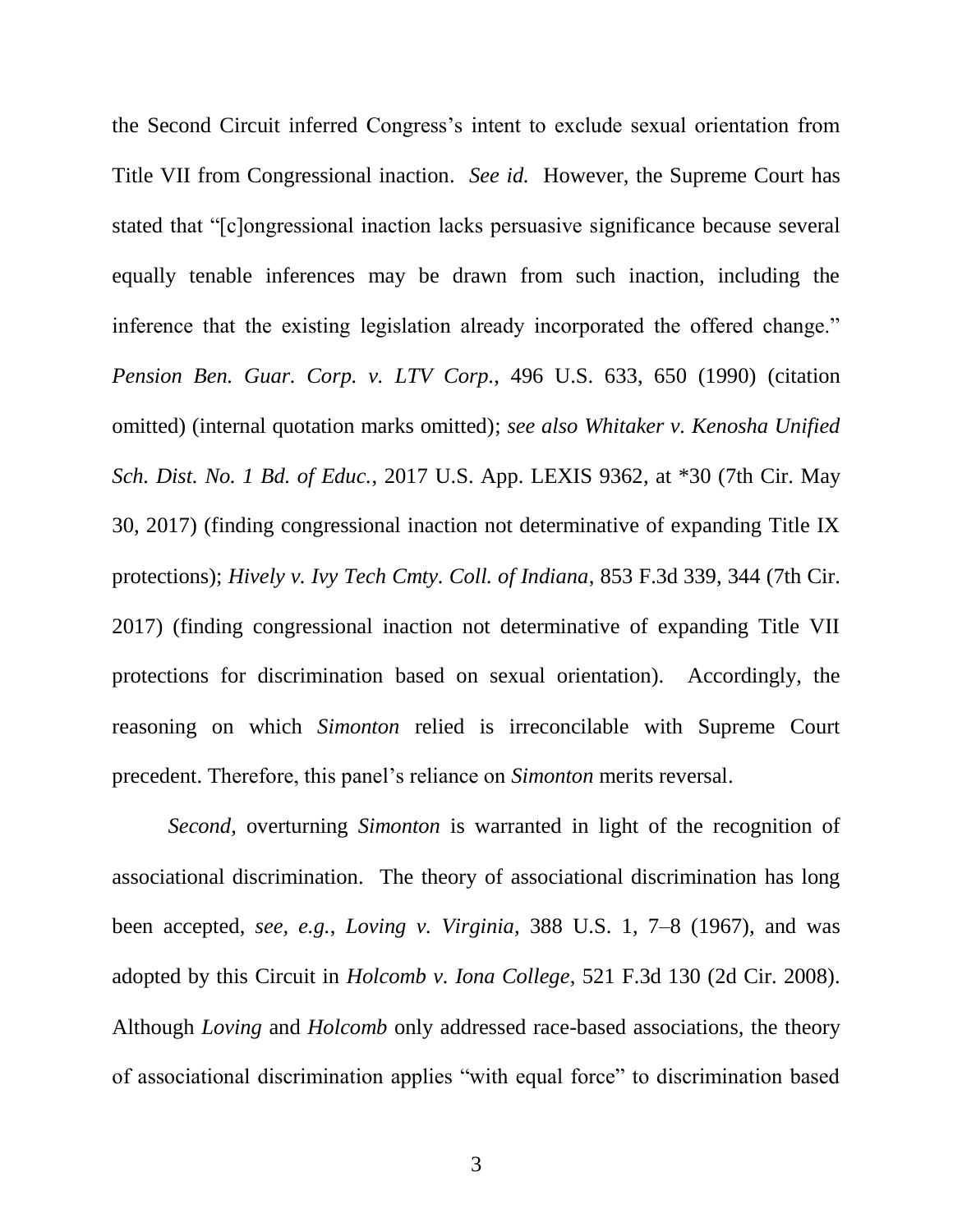<span id="page-11-2"></span><span id="page-11-0"></span>on sex because each enumerated category under Title VII is treated "exactly the same . . . ." *See Price Waterhouse v. Hopkins*, 490 U.S. 228, 243, n.9 (1989). Thus, an employee who alleges that "his or her employer took his or her sex into account by treating him or her differently for *associating* with a person of the same sex" alleges sex discrimination under Title VII. *Baldwin v. Foxx*, EEOC DOC 0120133080, 2015 WL 4397641, at \*6 (July 15, 2015). Because *Simonton* predates *Holcomb*, this Court has not yet addressed how associational discrimination intersects with discrimination on the basis of same-sex associations. This conflict in Second Circuit case law necessitates a fresh examination of the legal framework in *Simonton;* in doing so, this Court must overrule *Simonton* and find that associational discrimination includes discrimination on the basis of sex.

<span id="page-11-1"></span>*Third*, the Court should use the opportunity presented here to address the modern approach—that sexual orientation discrimination is a type of genderstereotyping under Title VII. *Simonton* created a "binary distinction . . . between permissible gender stereotype discrimination claims and impermissible sexual orientation discrimination." *Christiansen*, 852 F.3d at 205 (Katzmann, C.J., concurring). This unworkable distinction has persisted, complicating pleadings and disregarding the strong overlap between gender stereotypes and sexual orientation discrimination. The *Simonton* approach ignores the reality that sexual orientation discrimination is based on gender stereotypes and thus should be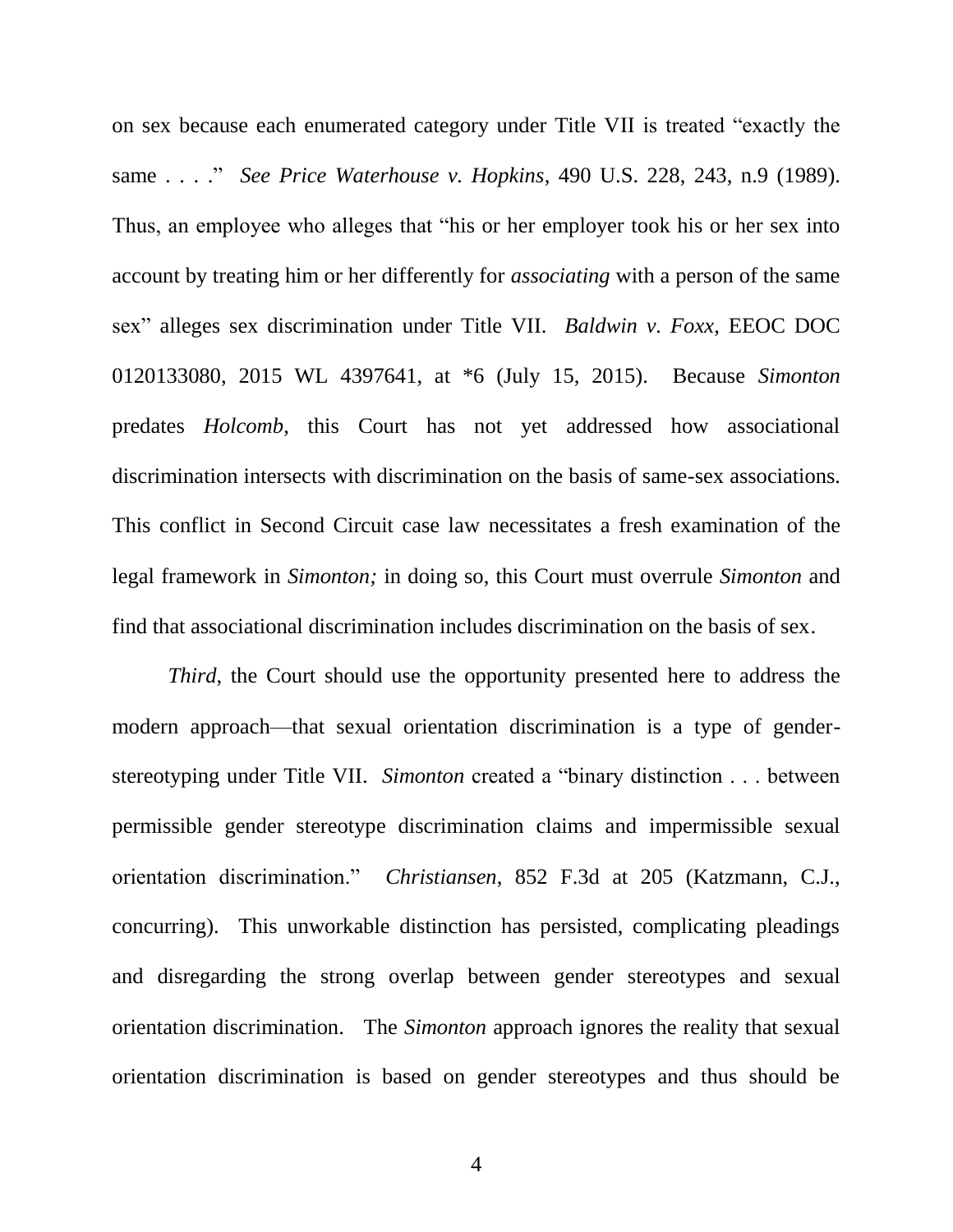actionable under Title VII. *See id.* at 205-06 ("fundamentally, carving out gender stereotypes related to sexual orientation ignores the fact that negative views of sexual orientation are often, if not always, rooted in the idea that men should be exclusively attracted to women . . . as clear a gender stereotype as any.") The history of Zarda's case demonstrates the resulting burden on LGB plaintiffs. As the panel acknowledged, the District Court limited its analysis of sex stereotyping to "what you may wear or how you may behave," yet failed to analyze "whether Zarda could rely on a 'sex stereotype' that men should date women." *Zarda*, 855 F.3d at 81. In so doing, the District Court furthered, and the panel upheld, the needlessly complicated and increasingly unworkable distinction between discrimination based on gender stereotypes and sexual orientation. Accordingly, this Court should overrule *Simonton* and acknowledge the "gender stereotype at play in sexual orientation discrimination." *Christiansen*, 852 F.3d at 206 (Katzmann, C.J., concurring).

<span id="page-12-2"></span><span id="page-12-1"></span><span id="page-12-0"></span>The legal landscape surrounding LGB rights has overwhelmingly changed since *Simonton*. *Simonton* predates the Supreme Court's decisions in *Lawrence v. Texas*, 539 U.S. 558, 578 (2003) (finding unconstitutional Texas's criminalization of same-sex intimacy), *United States v. Windsor*, 133 S. Ct. 2675, 2679 (2013) (finding unconstitutional DOMA's definition of marriage as between a man and woman), and *Obergefell v. Hodges*, 135 S. Ct. 2584, 2607–08 (2015) (holding that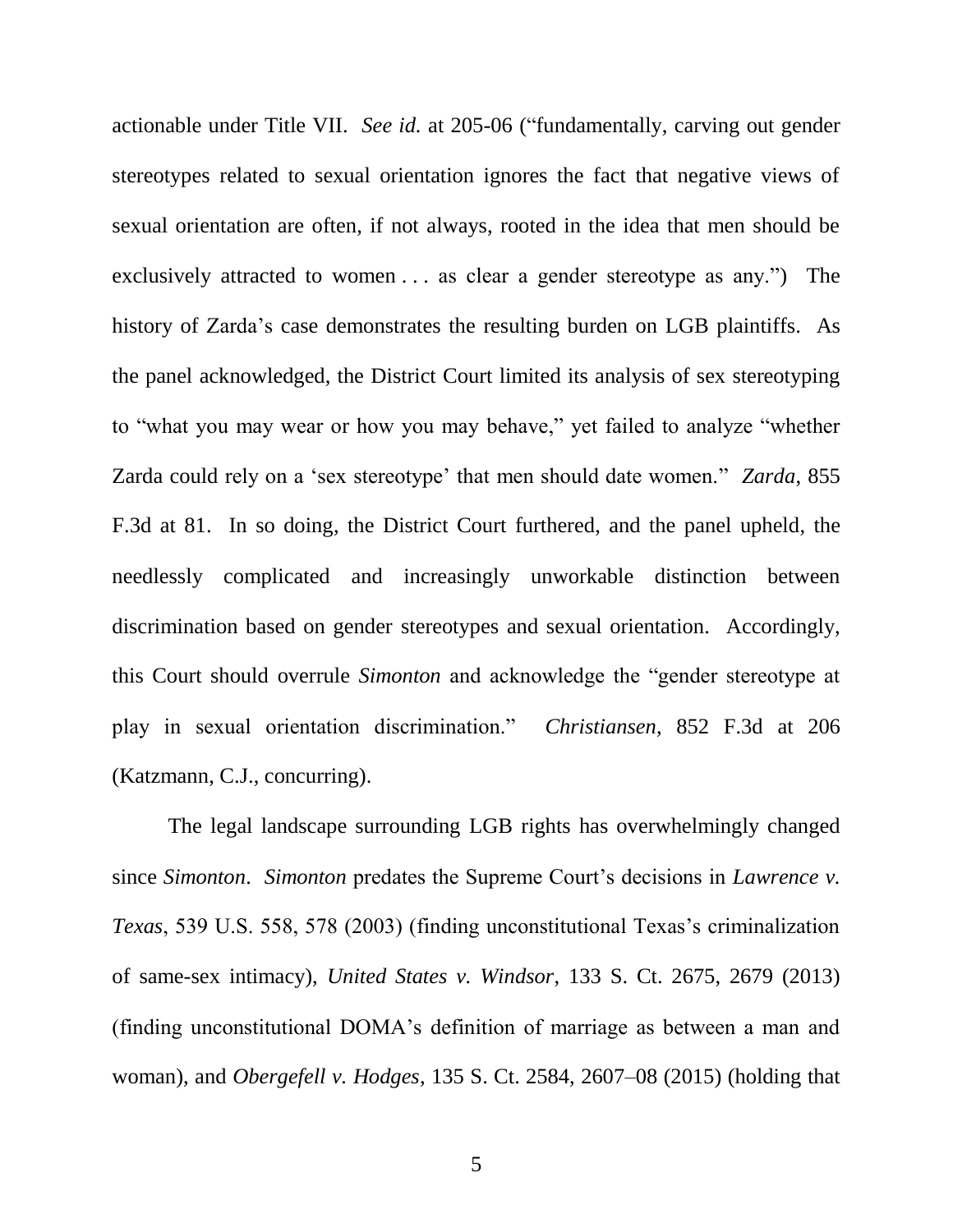<span id="page-13-2"></span>same-sex couples have a fundamental right to marry, as protected under the Fourteenth Amendment). This Court should overrule the outdated, unworkable *Simonton* decision to address more recent legal developments. As reasoned in *Obergefell*, "[i]f rights were defined by who exercised them in the past, then received practices could serve as their own continued justification and new groups could not invoke rights once denied." 135 S. Ct. at 2602.

The panel's decision and its reliance on *Simonton* conflicts with Supreme Court and Second Circuit precedent. In light of this and the changing legal landscape surrounding LGB issues, the Second Circuit should overrule *Simonton*  and find discrimination on the basis of sexual orientation is discrimination prohibited under Title VII "because of … sex".

#### <span id="page-13-1"></span><span id="page-13-0"></span>**II. This Court Should Follow the Seventh's Circuit's Groundbreaking Precedent in** *Hively***.**

Two weeks before the panel's decision in this case, the Seventh Circuit published its groundbreaking decision in *Hively*, where it held for the first time that discrimination on the basis of sexual orientation is a form of sex discrimination under Title VII. *See Hively*, 853 F.3d at 341. *Hively* is now in direct conflict with the decision of this panel. Accordingly, this Court should overrule *Simonton*, and follow the persuasive precedent set by the Seventh Circuit in *Hively*.

In *Hively*, the Seventh Circuit held that a plaintiff who alleges discrimination on the basis of sexual orientation can put forth a valid claim of sex discrimination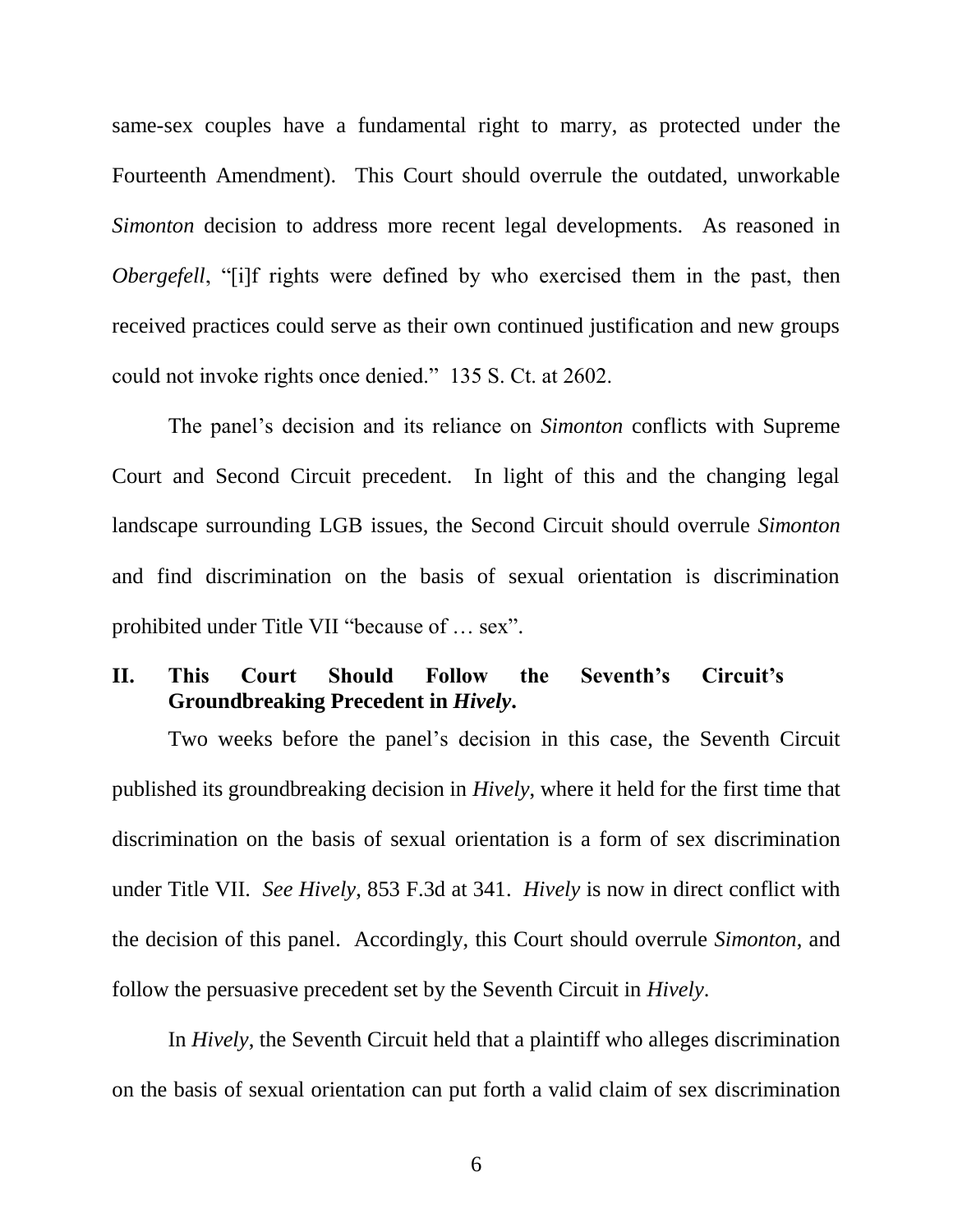under Title VII. *See id.* In finding that discrimination on the basis of sexual orientation constitutes a form of sex discrimination covered by Title VII, the Seventh Circuit stressed that it was not "amending" Title VII to add a new protected category, but was rather interpreting "what it means to discriminate on the basis of sex, and in particular, whether actions taken on the basis of sexual orientation are a subset of actions taken on the basis of sex." *Id.* at 343. Ultimately, the Seventh Circuit was convinced that Title VII encompasses sexual orientation discrimination under two alternative theories: (1) the "comparative method," where courts attempt to isolate the significance of a plaintiff's sex in an employer's decision; and (2) the associational discrimination theory. *See id.* at  $345.<sup>2</sup>$ 

The Seventh Circuit's *en banc* decision in *Hively* unequivocally overruled prior Seventh Circuit precedent. Like the panel here, the panel in *Hively* also felt constrained by prior outdated precedent. But the Seventh Circuit "recognize[ed] the power of the full court to overrule earlier decisions and to bring [its] law into conformity with the Supreme Court's teachings." *Id.* at 343. This Court now should do the same.

l

<sup>2</sup> The majority in *Hively* traced its decision against a backdrop of Supreme Court cases beginning with *Romer v. Evans*, 517 U.S. 620 (1996) to the most recent opinion in *Obergefell,* recognizing the evolving sense that laws that discriminate on the basis of sexual orientation violate the Equal Protection Clause. *Id.* at \*19.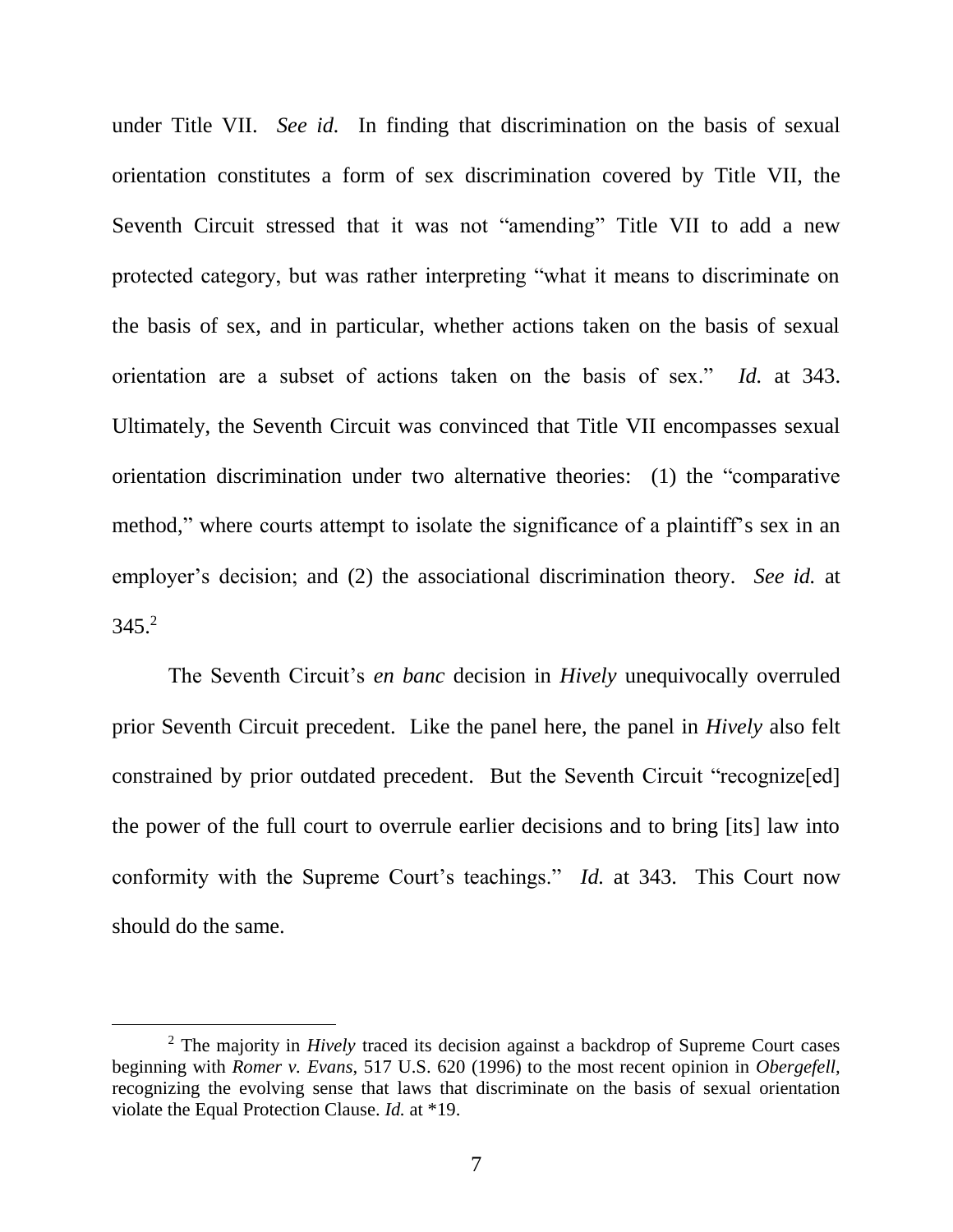<span id="page-15-0"></span>**III. The Panel Decision's Unworkable Approach Leaves LGB Employees Without Clear Protection from Illegal Discrimination Based on Their Sexual Orientation.** 

In continuing to draw a line between sexual orientation and sex-based discrimination claims, the panel has furthered a fallacious distinction. The law as it currently stands requires district courts to determine whether an allegation is based on gender stereotyping or stereotyping based on sexual orientation. However, numerous courts throughout the country have grappled with this distinction and found it unworkable. *See Christiansen v. Omnicom Grp., Inc.*, 167 F. Supp. 3d 598, 620 (S.D.N.Y. 2016) ("The lesson imparted by the body of Title VII litigation concerning sexual orientation discrimination and sexual stereotyping seems to be that no coherent line can be drawn between these two sorts of claims."); *see also*, *e.g.*, *Prowel v. Wise Bus. Forms, Inc.*, 579 F.3d 285, 291 (3d Cir. 2009) ("[T]he line between sexual orientation discrimination and discrimination 'because of sex' can be difficult to draw."); *Dawson v. Bumble & Bumble*, 398 F.3d 211, 217 (2d Cir. 2005) (finding it "often difficult to discern" between allegations based on sexual orientation discrimination and those based on sex stereotyping, because "the borders [between these classes] are so imprecise").

<span id="page-15-2"></span><span id="page-15-1"></span>The confusion among courts surrounding this artificial line-drawing led the Equal Employment Opportunity Commission ("EEOC") to throw out the distinction altogether. The EEOC's official position is now that "an allegation of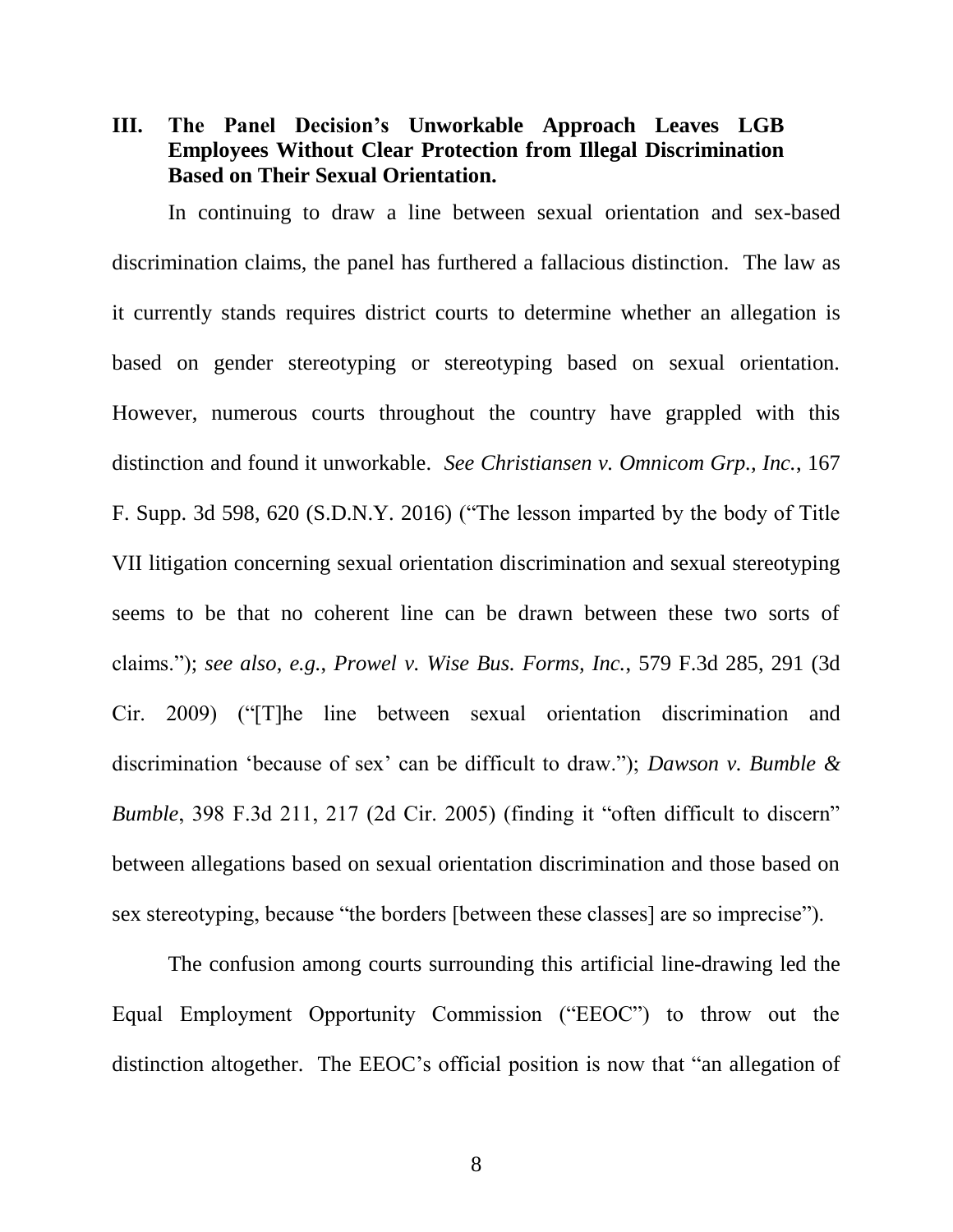<span id="page-16-0"></span>discrimination based on sexual orientation is necessarily an allegation of sex discrimination under Title VII." *Baldwin*, 2015 WL 4397641, at \*5. The EEOC reached this conclusion because, among other reasons, discrimination on the basis of sexual orientation inevitably involves stereotypes about the proper gender roles in romantic relationships—namely, that men should only date women and vice versa.

<span id="page-16-2"></span><span id="page-16-1"></span>Since *Baldwin*, numerous courts have gone beyond merely lamenting this distinction as unworkable, and have now coalesced to condemn the distinction as an artificial judicial construct with no basis in reality. *See, e.g.*, *Hively*, 853 F.3d at 346 (concluding that the line between sexual orientation discrimination and sexstereotyping claims "does not exist at all"); *Philpott v. New York*, No. 16 Civ. 6778 (AKH), 2017 U.S. Dist. LEXIS 67591, at \*6-7 (S.D.N.Y. May 3, 2017) (following *Hively* and "declin<sup>[ing]</sup> to embrace an illogical and artificial distinction" between sexual orientation discrimination and gender stereotyping) (internal quotation omitted); *U.S. Equal Emp't Opportunity Comm'n v. Scott Med. Health Ctr., P.C.*, No. 16-225, 2016 WL 6569233, at \*6 (W.D. Pa. Nov. 4, 2016) (describing the distinction between sexual orientation discrimination and sex stereotyping as "a distinction without a difference" and concluding that no line separates the two); *Videckis v. Pepperdine Univ.*, 150 F. Supp. 3d 1151, 1159 (C.D. Cal. 2015) ("[T]he Court concludes that the distinction is illusory and artificial, and that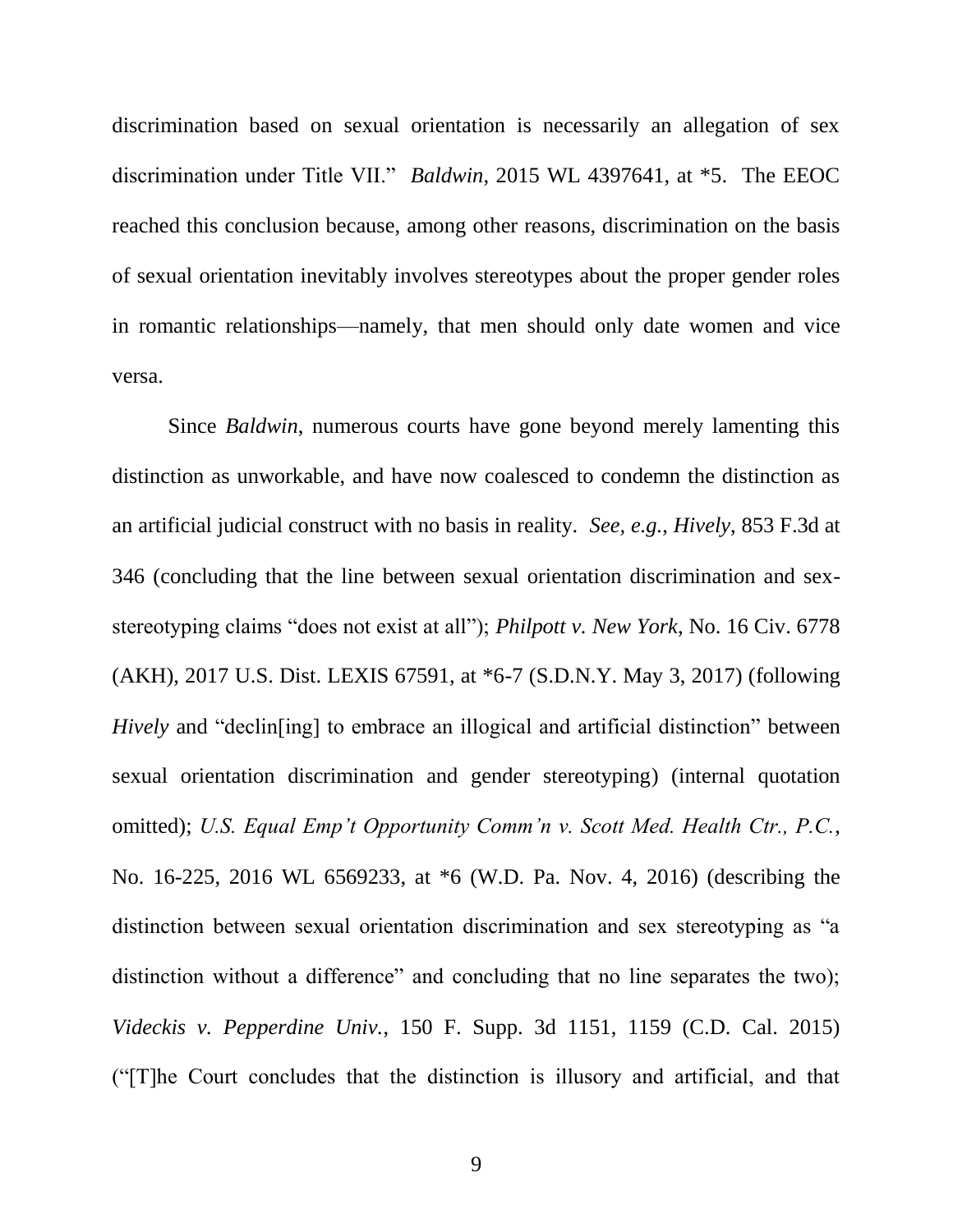sexual orientation discrimination is not a category distinct from sex or gender discrimination."). Indeed, courts have even rejected the distinction between sexual orientation discrimination and sex stereotyping as immaterial and proceeded to find claims of sexual orientation discrimination "cognizable under Title VII." *Philpott*, 2017 U.S. Dist. LEXIS 67591, at \*7.

Under the current framework, LGB employees who face illegal discrimination in the workplace can only seek protections under Title VII if they assert a gender stereotyping claim. This result permits (and perhaps even encourages) employers to claim that they did not discriminate against an employee because of gender stereotypes, but rather, simply because of the employee's sexual orientation. Not only is this illogical, but as the *Christiansen* panel acknowledged in addressing the same issue, it has become "especially difficult for gay plaintiffs to bring" gender stereotyping claims. *Christiansen*, 852 F.3d at 200 (citation omitted).

Title VII protections should extend to all LGB employees, not just a subset who survive scrutiny within a false judicial construct. The law, as it currently stands, leaves LGB employees uniquely vulnerable to illegal employment discrimination, without the reassurance that Title VII protects them from such evils. Indeed, the Williams Institute at the UCLA School of Law has gathered studies demonstrating the impact of sexual orientation discrimination on LGBT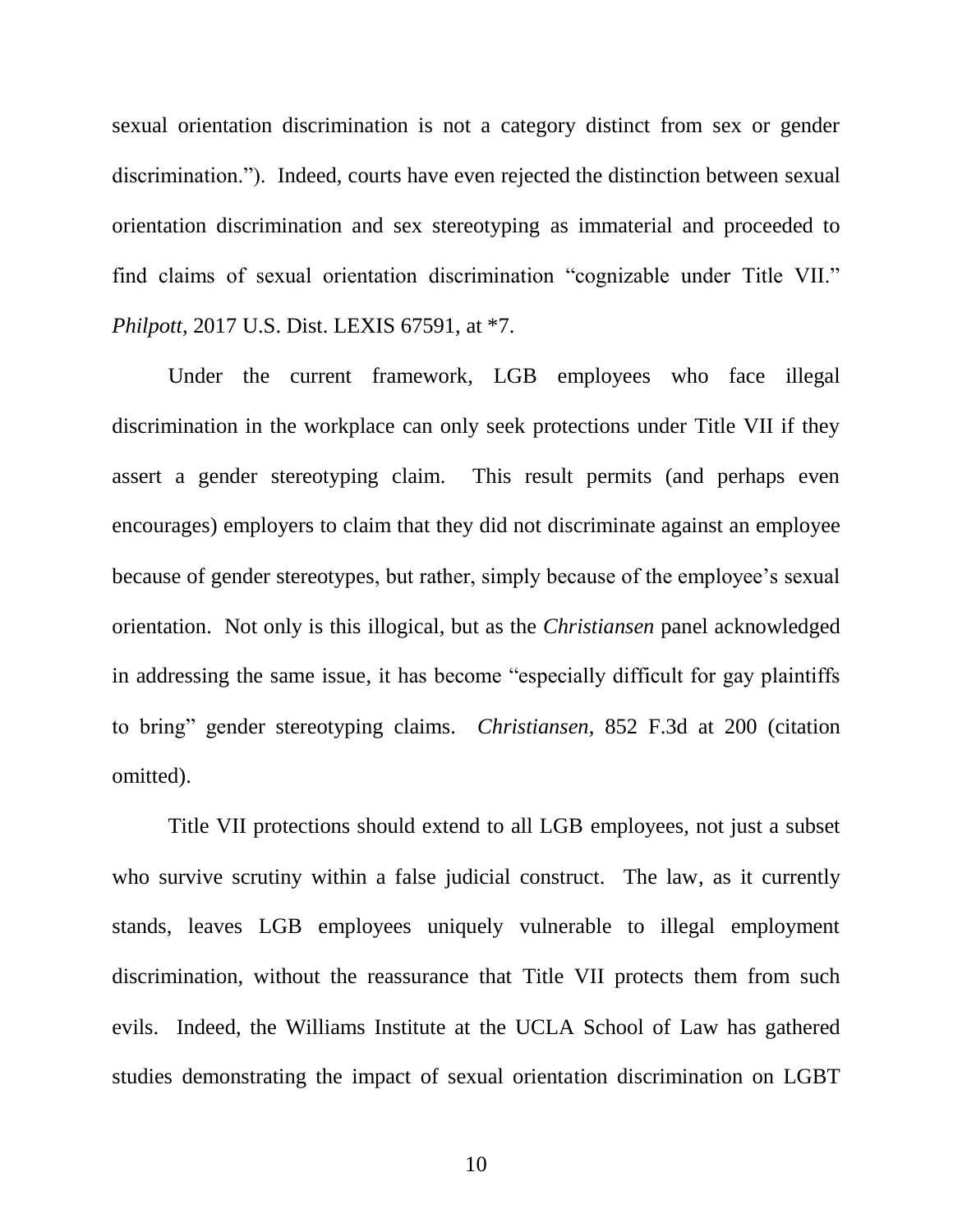<span id="page-18-3"></span>employees. *See* Jennifer C. Pizer et al., *Evidence of Persistent and Pervasive Workplace Discrimination Against LGBT People: The Need for Federal Legislation Prohibiting Discrimination and Providing for Equal Employment Benefits*, 45 Loy. L.A. L. Rev. 715 (2012) (hereinafter "*Persistent Discrimination*"). A 2008 national survey reported that 42% of LGB workers experienced some form of workplace discrimination or harassment related to their sexual orientation. *See Persistent Discrimination* at 722–23. A more recent 2011 study revealed that on a national level, the population-adjusted rate for sexual orientation-based discrimination complaints matches that of race-based discrimination claims at four claims per 10,000 workers, and is just short of the adjusted rate for sex-based discrimination complaints at five claims per 10,000 workers. *See* Brad Sears & Christy Mallory, Williams Inst., *Evidence of Employment Discrimination on the Basis of Sexual Orientation in State and Local Government: Complaints Filed with State Enforcement Agencies 2003-2007* 2 (2011).

<span id="page-18-2"></span><span id="page-18-1"></span><span id="page-18-0"></span>Given the community's vulnerability to discrimination, it is not surprising that the EEOC has reported a general upward trend in the number of sexual orientation-based discrimination complaints filed since the agency began tracking such information, including an increase from fiscal year 2015 (when *Baldwin* was issued) to fiscal year 2016. *See* EEOC, *LGBT-Based Sex Discrimination Charges*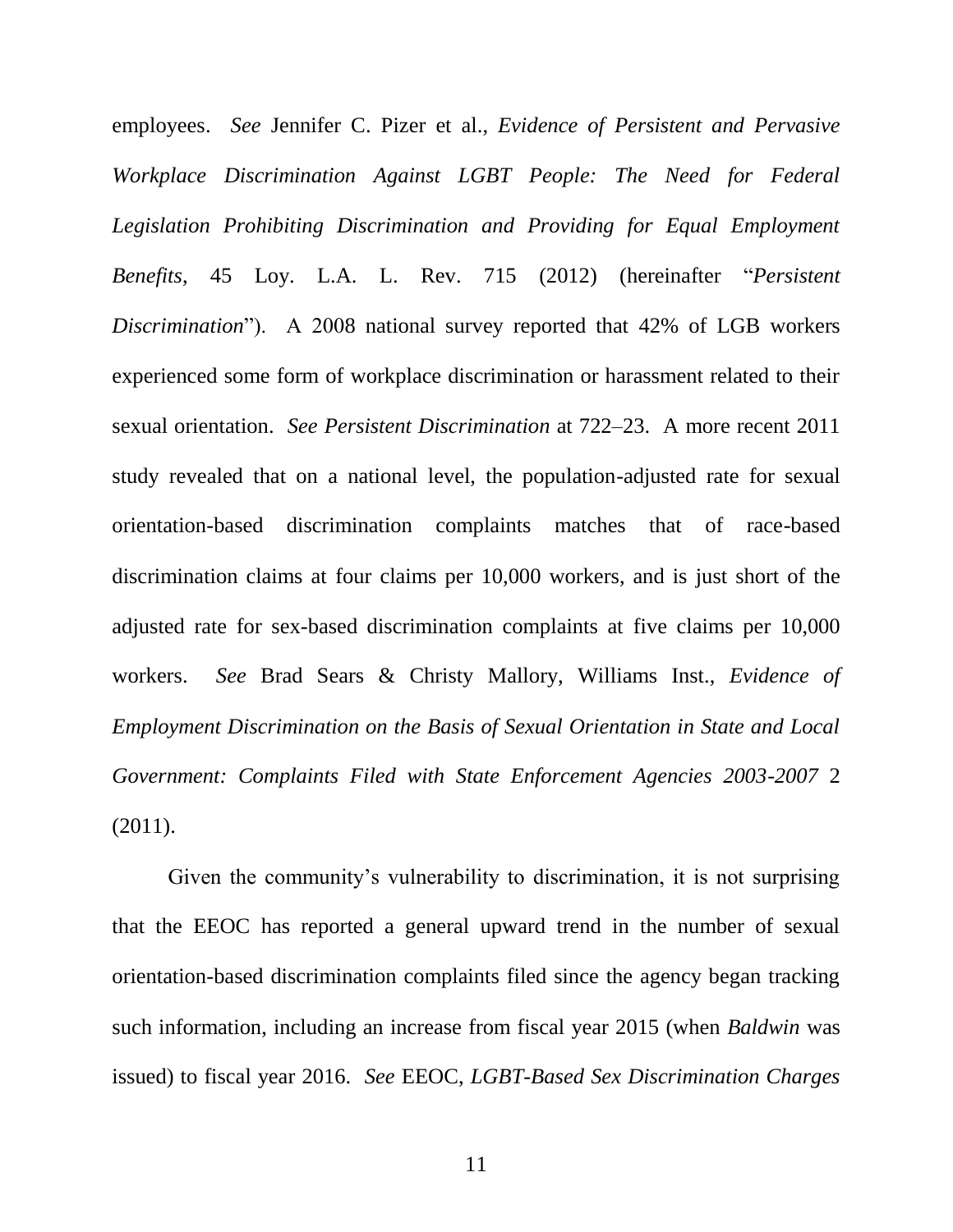<span id="page-19-0"></span>*(Charges filed with EEOC) FY 2013-FY 2016*, https://www.eeoc.gov/eeoc/ statistics/enforcement/lgbt\_sex\_based.cfm (last visited Apr. 19, 2017). Similarly, a 2008 study reported an upward trend in the number of sexual orientation discrimination claims filed between 1999 and 2007 with the appropriate state agencies in Connecticut and New York. *See* Williams Inst., *Annual Discrimination Complaints to State Agencies Prohibiting Sexual Orientation and/or Gender Identity* 2, 5 (2008). Corroborating this study's finding, the New York State Division of Human Rights reported a similar increase of discrimination complaints on the basis of sexual orientation filed from 2003 to 2007. *See* Brad Sears et al*.*, Williams Inst., *Documenting Discrimination on the Basis of Sexual Orientation & Gender Identity in State Employment* 15-67–15-68 (2009).

These studies highlight the dilemma faced by LGB employees, who seek to rely on anti-discrimination laws at roughly equivalent ratios to minority or female workers, but who find that protections for the LGB community are less likely to be enforced to the fullest extent of the law. The history of this case exemplifies the struggle these LGB employees face under the current law. Further, the documented increasing rate at which these claims are being brought, particularly after *Baldwin*, will inevitably compound the confusion district courts face.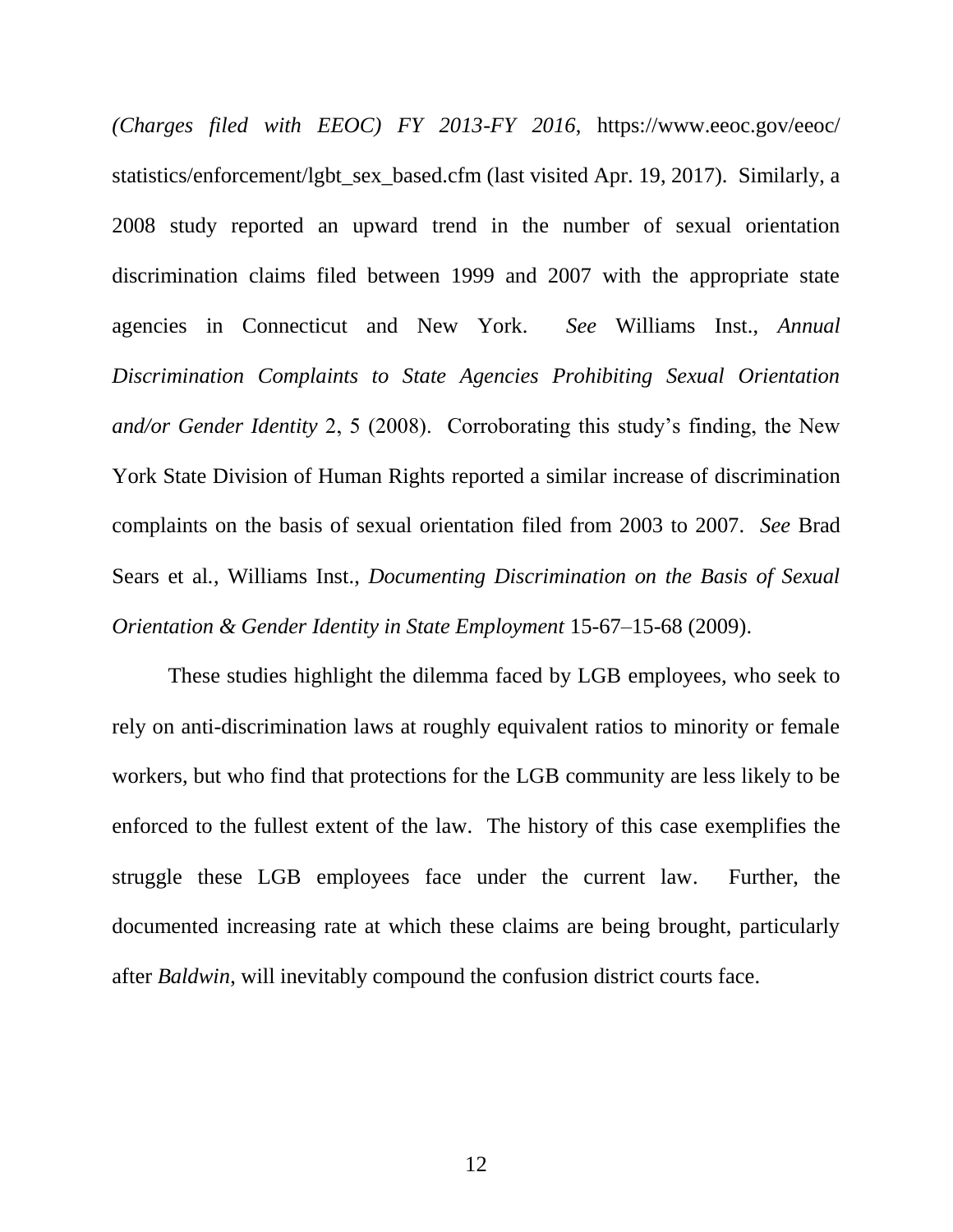LGB employees, their employers, and their respective attorneys all need clarity with respect to this area of law. This Court needs to settle this uncertainty and should retire the unworkable distinction between permissible gender stereotype discrimination claims and impermissible sexual orientation discrimination claims to hold that discrimination based on sexual orientation is, in fact, sex discrimination under Title VII.

#### **CONCLUSION**

<span id="page-20-0"></span>This Court should overturn *Simonton* and hold that discrimination on the basis of sexual orientation is discrimination on the basis of sex, as prohibited under Title VII.

> **The LGBT Bar Association of Greater New York (LeGaL)** 601 West 26th Street, Suite 325-20 New York, NY 10001 (212) 353-9118

By: *Matthew Skinner*

Executive Director

*Amicus Curiae*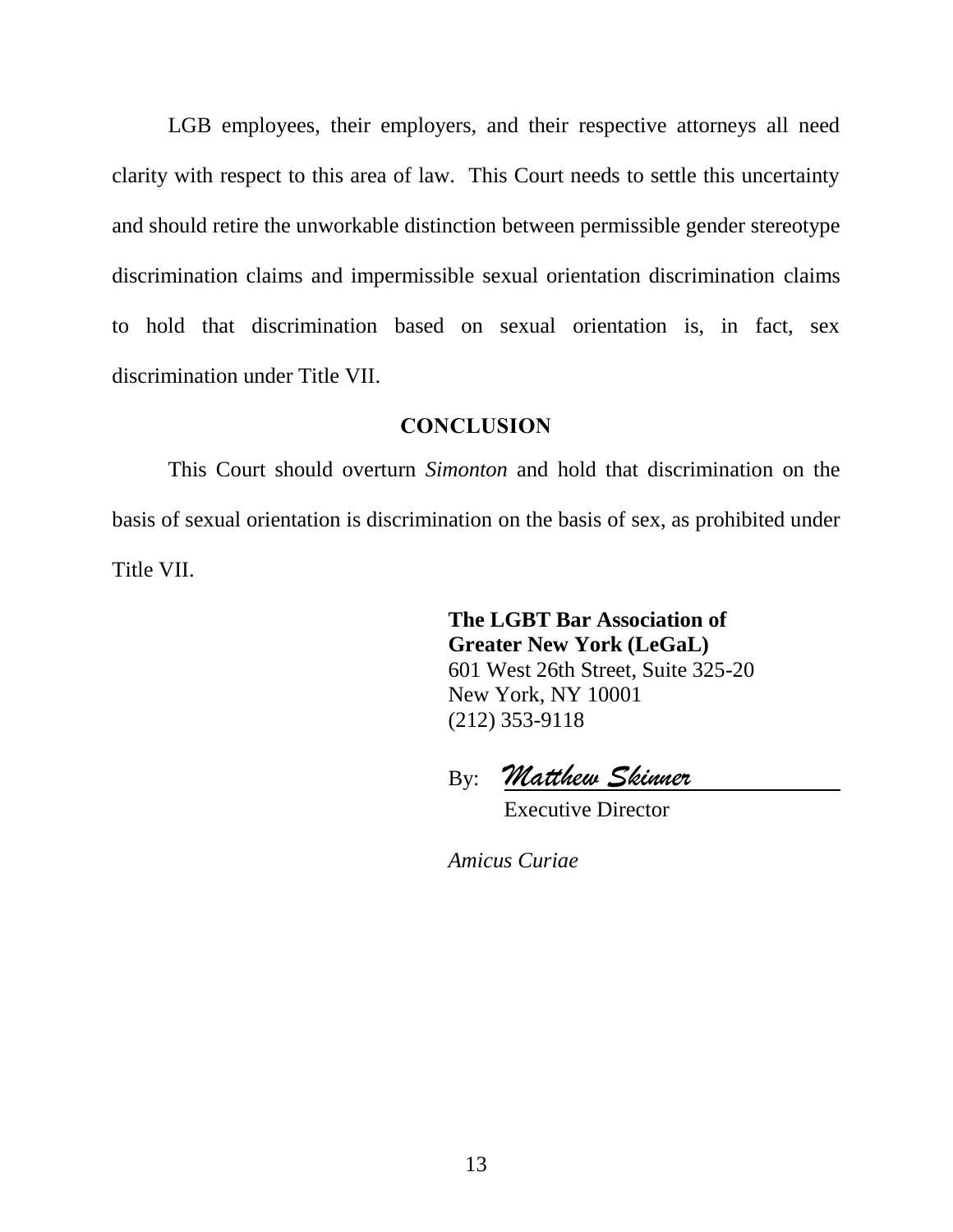#### <span id="page-21-3"></span>CERTIFICATE OF COMPLIANCE

<span id="page-21-0"></span>1. This brief complies with the type-volume limitations of Fed. R. App. P. 32(a)(7)(B) and Fed. R. App. P. 29(d) because it contains 3,942 words, excluding the parts of the brief exempted by Fed. R. App. P. 32(f).

2. This brief complies with the typeface requirements of Fed. R. App. P.  $32(a)(5)$  and the type style requirements of Fed. R. App. P.  $32(a)(6)$  because it has been prepared in a proportional typeface using Microsoft Word in Times New Roman 14-point font.

Dated: June 26, 2017

<span id="page-21-2"></span><span id="page-21-1"></span>**The LGBT Bar Association of Greater New York (LeGaL)** 601 West 26th Street, Suite 325-20 New York, NY 10001 (212) 353-9118 mskinner@le-gal.org

By: *Matthew Skinner*

Executive Director

*Amicus Curiae*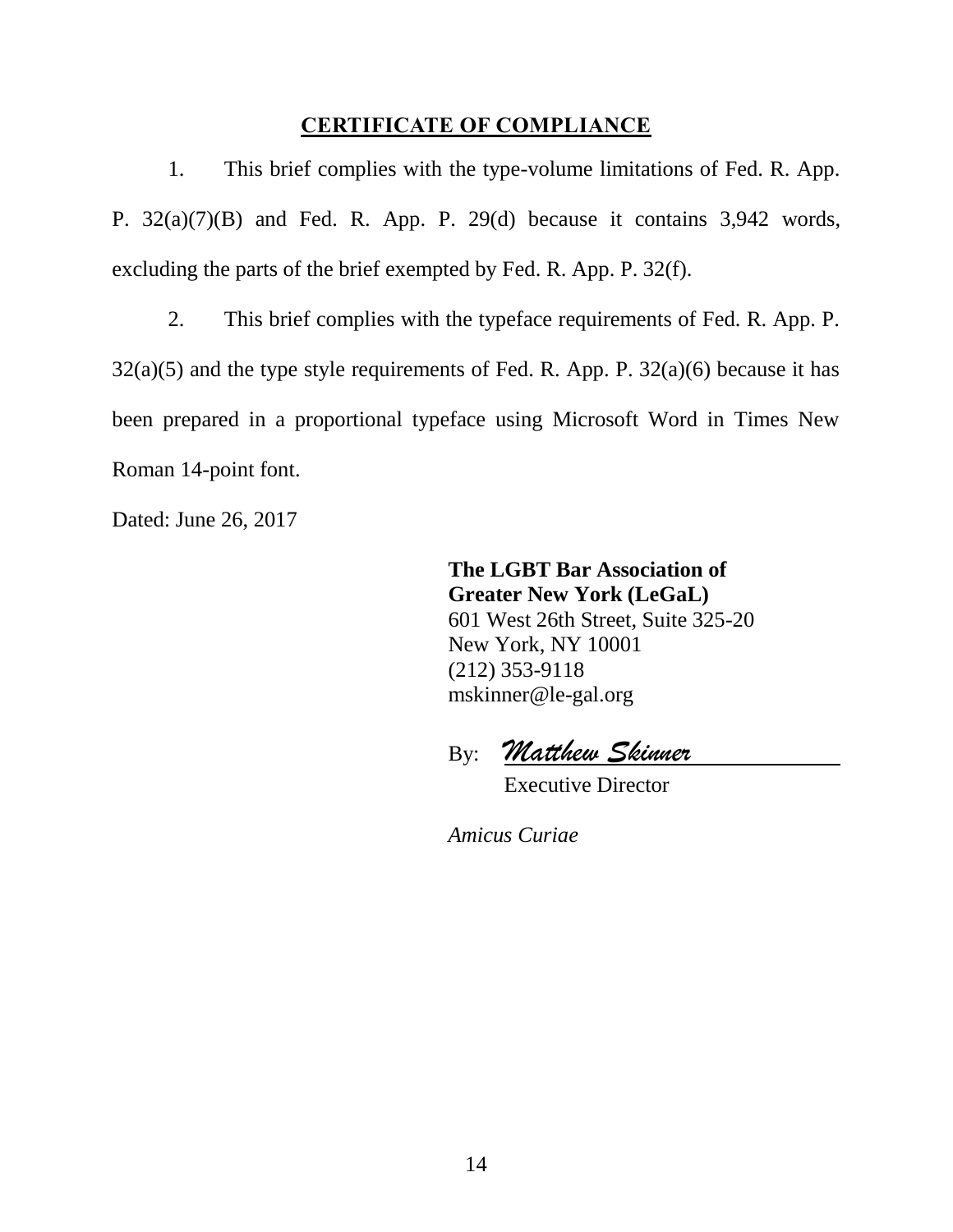#### CERTIFICATE OF SERVICE

<span id="page-22-0"></span>I hereby certify that on June 26, 2017 I electronically filed the foregoing brief with the Clerk of Court for the United States Court of Appeals for the Second Circuit by using the Court's CM/ECF system. I certify that all participants in the case are registered CM/ECF users and that service will be accomplished by the CM/ECF system.

> **The LGBT Bar Association of Greater New York (LeGaL)** 601 West 26th Street, Suite 325-20 New York, NY 10001 (212) 353-9118 mskinner@le-gal.org

By: *Matthew Skinner*

Executive Director

*Amicus Curiae*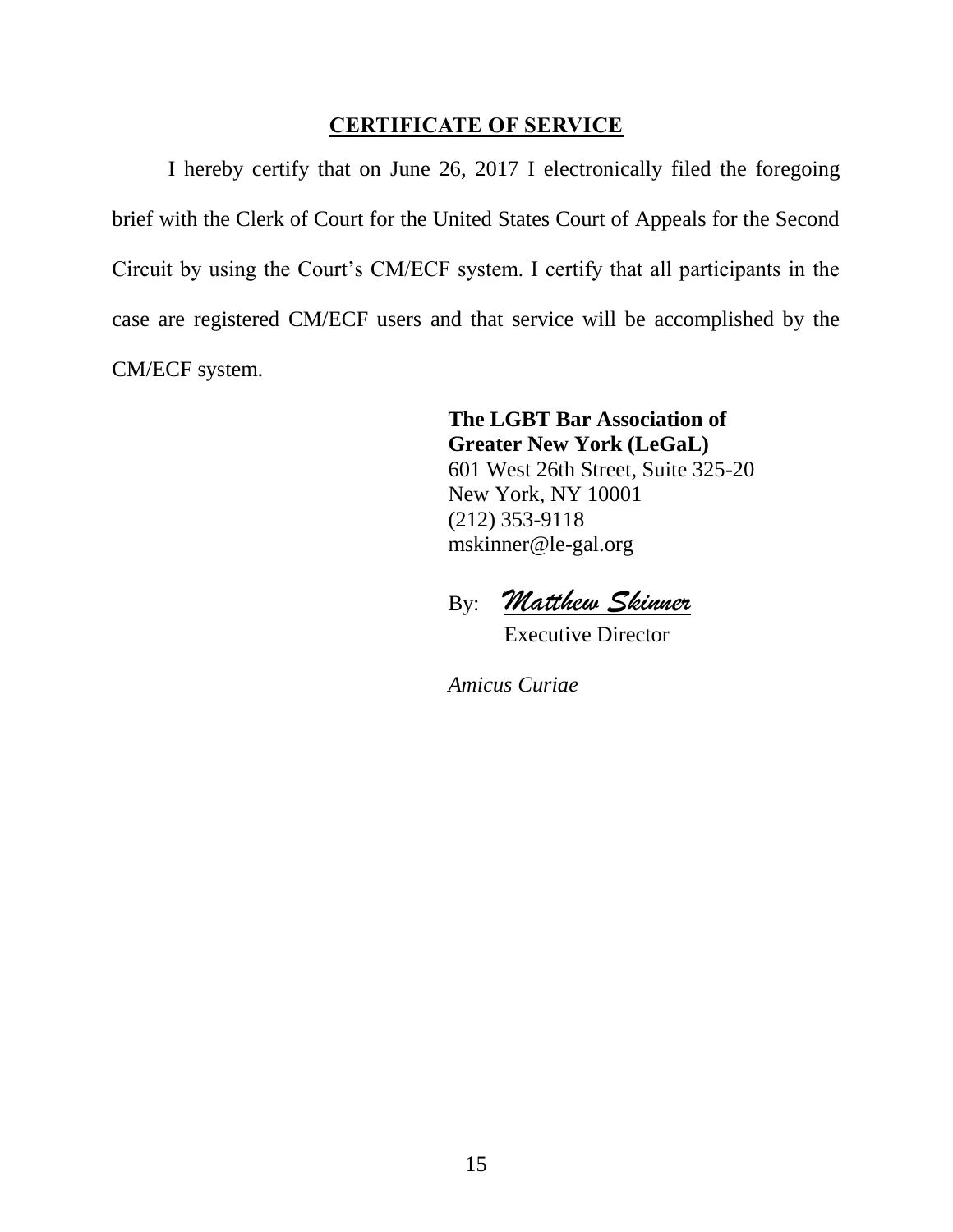#### ADDENDUM: INTERESTS OF AMICI CURIAE

<span id="page-23-0"></span>**The LGBT Bar Association of Greater New York ("LeGaL")** was one of the nation's first bar associations of the LGBT legal community and remains one of the largest and most active organizations of its kind in the country. Serving the New York metropolitan area, LeGaL is dedicated to improving the administration of the law, ensuring full equality for members of the LGBT community, and promoting the expertise and advancement of LGBT legal professionals. LeGaL, whose membership includes attorneys that regularly represent LGBT employees in cases of employment discrimination, has a fundamental interest in ensuring that Title VII's protections extend to all LGBT employees.

The **Anti-Defamation League** ("ADL") was founded in 1913 to combat anti-Semitism and other forms of prejudice, and to secure justice and fair treatment to all. Today, ADL is one of the nation's leading civil rights organizations. As part of its commitment to protecting the civil rights of all persons, ADL has filed amicus briefs in numerous cases addressing the unconstitutionality or illegality of discriminatory practices or laws. ADL worked closely with coalition partners to help pass the Civil Rights of Act of 1964, and it maintains a strong interest in ensuring that its provisions, such as Title VII, are interpreted in accordance with the law's intent to protect people in historically persecuted groups, like Donald Zarda, from discrimination.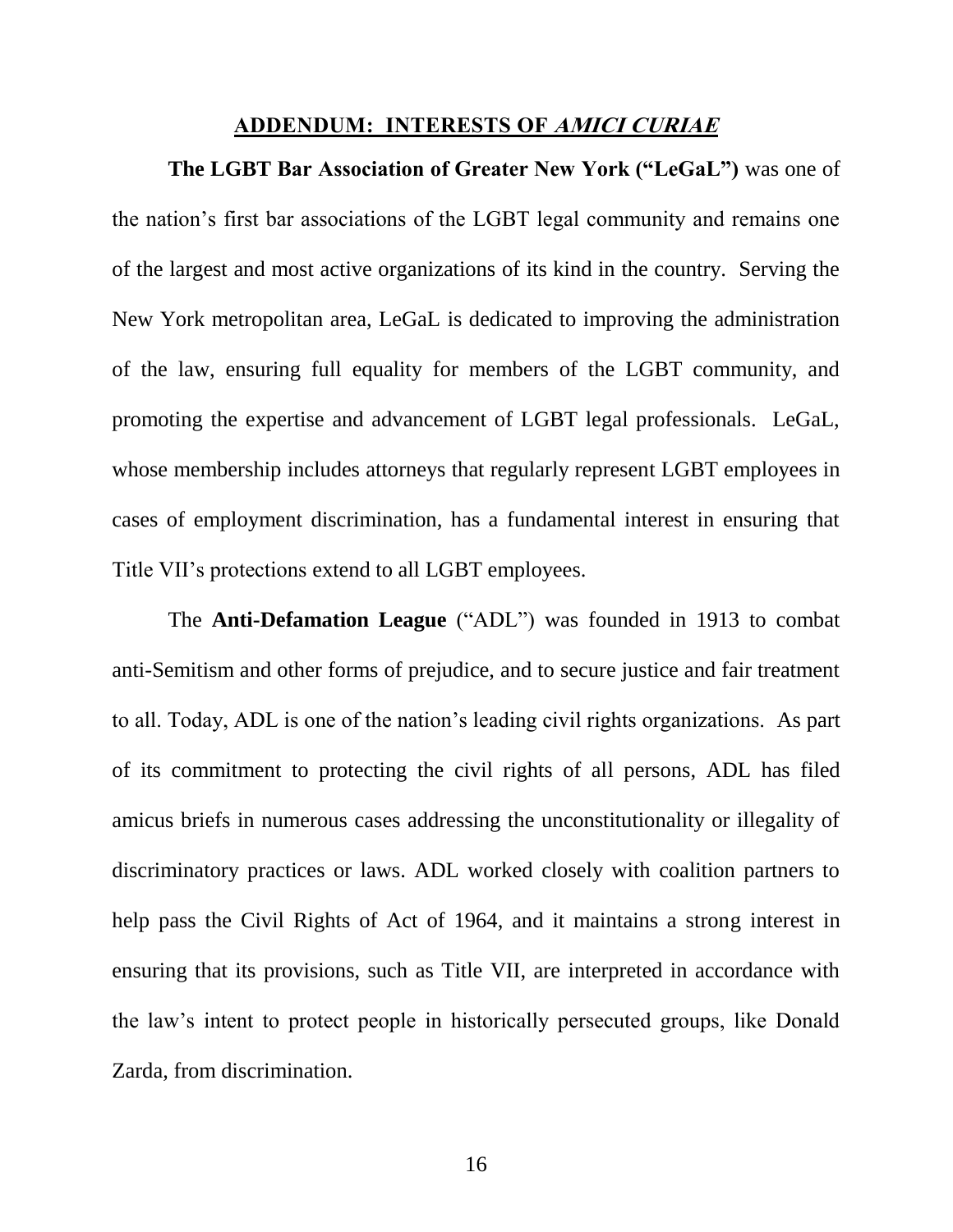The **Asian American Bar Association of New York** ("AABANY") was formed in 1989 as a not-for-profit corporation to represent the interests of New York Asian American attorneys, judges, law professors, legal professionals, legal assistants, paralegals and law students. The mission of AABANY is to improve the study and practice of law, and the fair administration of justice for all by ensuring the meaningful participation of Asian Americans in the legal profession. AABANY, currently with over 1000 active members, is the New York affiliate of the National Asian Pacific American Bar Association.

**The Association of the Bar of the City of New York** (a/k/a the New York City Bar Association or the "City Bar") is a voluntary association of over 24,000 member lawyers and law students. Among other initiatives, the City Bar addresses unmet legal needs, especially the needs of traditionally disadvantaged groups and individuals such as those in the LGBT community. The Committee on LGBT Rights addresses legal and policy issues that affect LGBT individuals.

**Bay Area Lawyers for Individual Freedom** ("BALIF") is a bar association of approximately 500 lesbian, gay, bisexual, and transgender ("LGBT") members in the San Francisco Bay Area legal community. BALIF promotes the professional interests and social justice goals of its members and the legal interests of the LGBT community at large. For nearly 40 years, BALIF has actively participated in public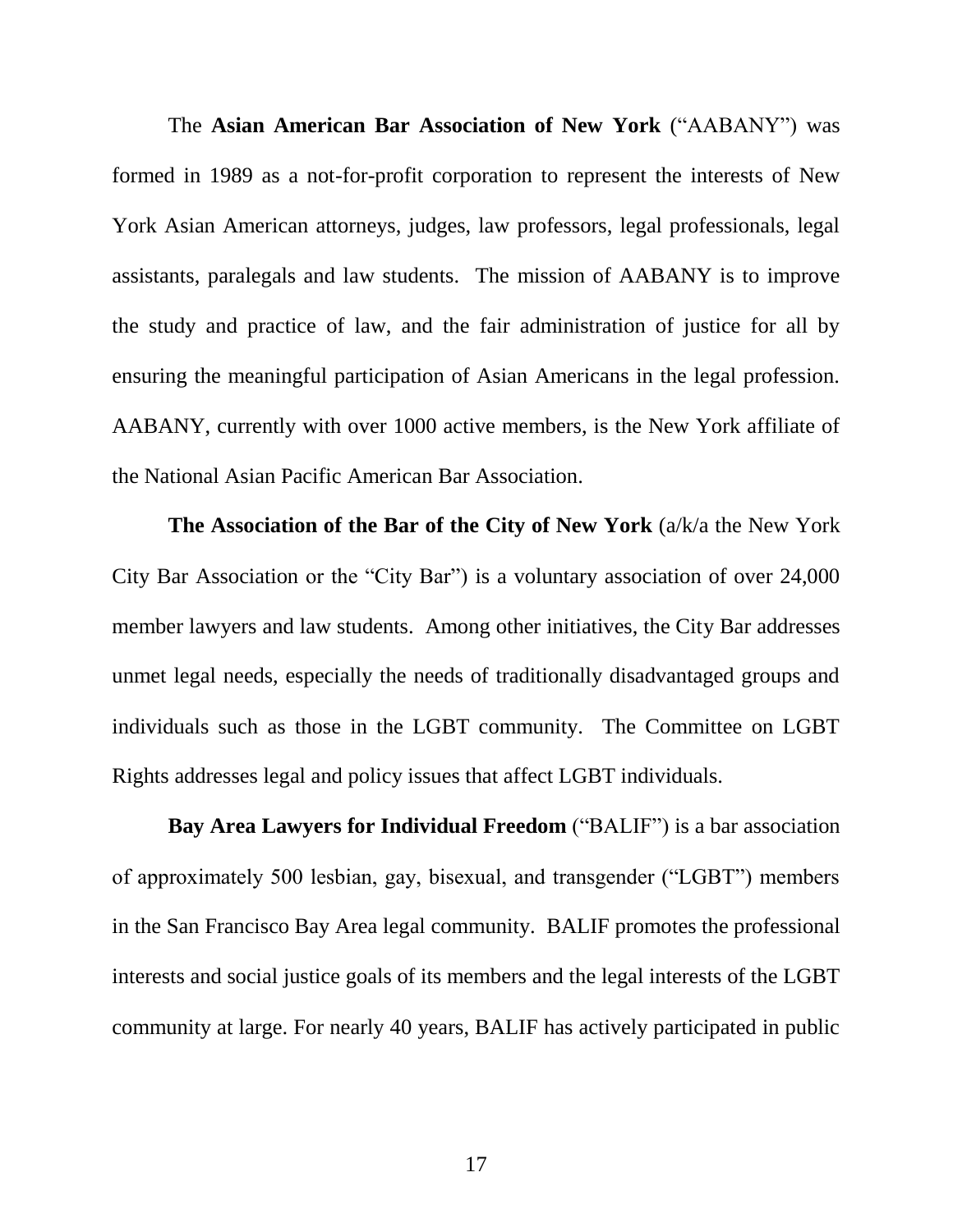policy debates concerning the rights of LGBT people and has authored and joined amicus efforts concerning matters of broad public importance.

The membership of amicus curiae the **Hispanic National Bar Association** (the "HNBA") comprises thousands of Latino lawyers, law professors, law students, legal professionals, state and federal judges, legislators, and bar affiliates across the country. The HNBA supports Hispanic legal professionals and is committed to advocacy on issues of importance to the 53 million people of Hispanic heritage living in the United States. The HNBA regularly participates as amicus in cases concerning civil rights.

**Legal Aid at Work** ("LAAW") (formerly Legal Aid Society – Employment Law Center) is a non-profit public interest law organization whose mission is to protect, preserve, and advance the employment and education rights of individuals from traditionally under-represented communities. LAAW has represented plaintiffs in cases of special import to communities of color, women and girls, recent immigrants, individuals with disabilities, the LGBT community, and the working poor. LAAW has litigated a number of cases under Title IX of the Education Amendments of 1972 as well as Title VII of the Civil Rights Act of 1964. LAAW has appeared in discrimination cases on numerous occasions both as counsel for plaintiffs, *see, e.g.*, *National Railroad Passenger Corp. v. Morgan*, 536 U.S. 101 (2002); *U.S. Airways, Inc. v. Barnett*, 535 U.S. 391 (2002); and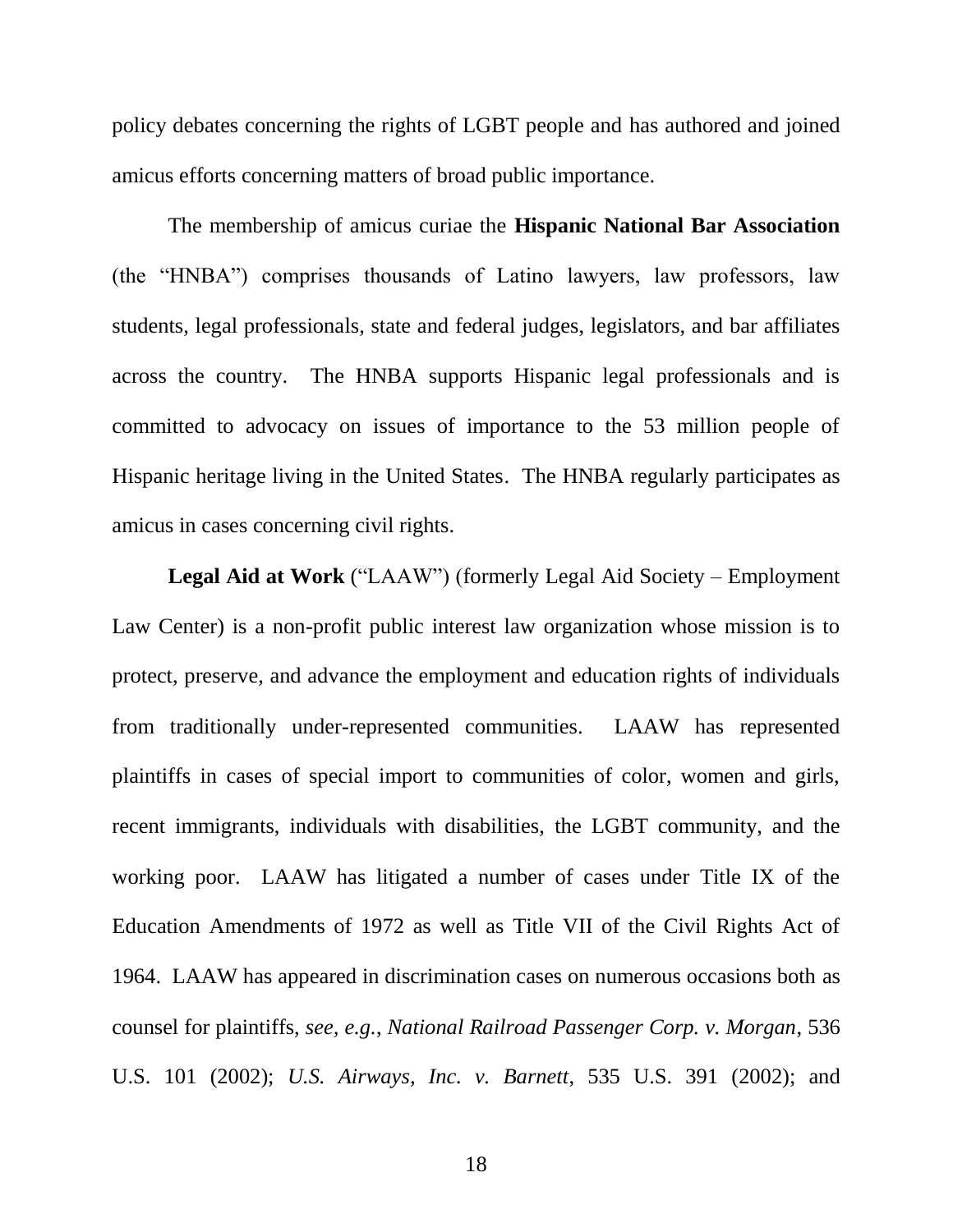*California Federal Savings & Loan Ass'n v. Guerra*, 479 U.S. 272 (1987) (counsel for real party in interest), as well as in an amicus curiae capacity. *See, e.g.*, *U.S. v. Virginia*, 518 U.S. 515 (1996); *Harris v. Forklift Systems*, 510 U.S. 17 (1993); *International Union, UAW v. Johnson Controls*, 499 U.S. 187 (1991); *Price Waterhouse v. Hopkins*, 490 U.S. 228 (1989); *Meritor Savings Bank v. Vinson*, 477 U.S. 57 (1986). LAAW's interest in preserving the protections afforded to employees and students by this country's antidiscrimination laws is longstanding.

**The National Queer Asian Pacific Islander Alliance** ("NQAPIA") is a federation of lesbian, gay, bisexual, and transgender (LGBT) Asian American, South Asian, Southeast Asian, and Pacific Islander (APIs) organizations. NQAPIA builds the capacity of local LGBT API groups, develops leadership, promotes visibility, educates the community, invigorates grassroots organizing, encourages collaborations, and challenges anti-LGBT bias and racism. NQAPIA as long supported the expansion of rights to protect LGBT people from discrimination.

The **New York County Lawyers Association** ("NYCLA") Committee on Lesbian, Gay, Bisexual and Transgender Issues is a committee of NYCLA—a notfor-profit membership organization of approximately 8,000 members committed to applying their knowledge and experience in the field of law to promotion of the public good and ensuring access to justice for all. Founded in 1908, NYCLA was the first major bar association in the country to admit members without regard to